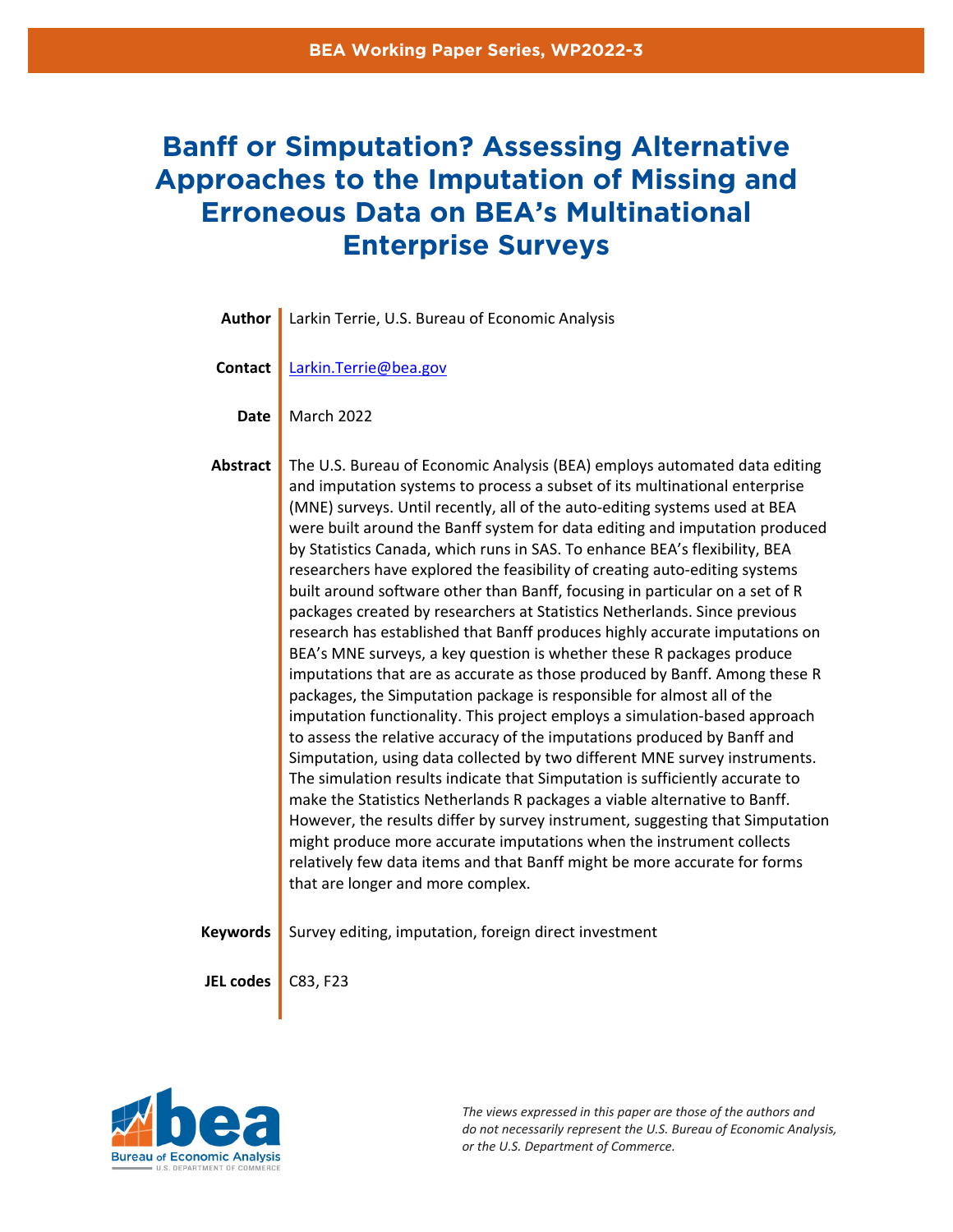# **1. Introduction**

Since 2016, the U.S. Bureau of Economic Analysis (BEA) has used automated systems to "edit" a portion of the forms received for its annual and benchmark surveys of multinational enterprises.<sup>1</sup> Survey editing is the practice of reviewing submitted survey forms for accuracy and completeness before they are incorporated into official statistics.<sup>2</sup> Editing at BEA (as well as at other statistical agencies in the United States and around the world) has traditionally been done by subject-matter experts who manually review individual submitted survey forms. As the number of respondents to BEA's multinational enterprise (MNE) surveys has dramatically increased in recent years, the adoption of automated editing routines for a subset of survey forms has helped reduce the burden on expert editors and allowed them to focus their efforts on forms that have the largest impact on published statistics.

Until recently, all of BEA's auto-editing systems were built around the Banff system for data editing and imputation developed by Statistics Canada. Banff runs as an add-on to SAS statistical software and consists of nine independent SAS procedures that can be used to identify and correct erroneous items in survey data.<sup>3</sup> BEA has successfully used auto-editing routines built around six of the nine Banff procedures to process a portion of the forms submitted for a variety of its MNE surveys, including: the 2014 and 2019 Benchmark Surveys of U.S. Direct Investment Abroad; the 2017 Benchmark Survey of Foreign Direct Investment in the United States; and the 2016, 2018, and 2019 Annual Surveys of Foreign Direct Investment in the United States. Moreover, research conducted at BEA has shown that autoediting survey forms with Banff does not reduce the accuracy of published statistics, as the results of auto-editing and traditional manual editing tend to be highly similar (Xu, Kim, and Terrie 2017).

 $1$  These surveys are used to produce widely used statistics on U.S. direct investment abroad and foreign direct investment in the United States. As defined in these surveys, a direct investment relationship (and thus a multinational enterprise) exists when an investor resident in one country owns 10 percent or more of the voting interest of an incorporated business enterprise, or an equivalent interest in an unincorporated business enterprise, resident in another country. These surveys include both annual and benchmark surveys. The benchmark surveys are conducted every five years in place of the annual surveys, and, for the benchmark surveys, all companies that meet the reporting requirements are required to report, whereas for annual surveys, only companies notified by BEA and that meet certain thresholds are required to report.

 $^2$  An excellent and comprehensive overview of issues related to statistical data editing can be found in de Waal et al. (2011). See also Fellegi and Holt (1976).

<sup>&</sup>lt;sup>3</sup> A detailed explanation of these nine methods can be found in Banff Support Team (2017). Insightful discussions of the development of Banff and its predecessor, the Generalized Edit and Imputation System, can be found in Giles and Patrick (1986), Kovar et al. (1988), Whitridge and Kovar (1990), Kozak (2005), Mohl (2007), and Gray (2018). Applications of Banff outside of BEA are presented in Barboza and Turner (2011), Johanson (2013), and Seyb et al. (2009).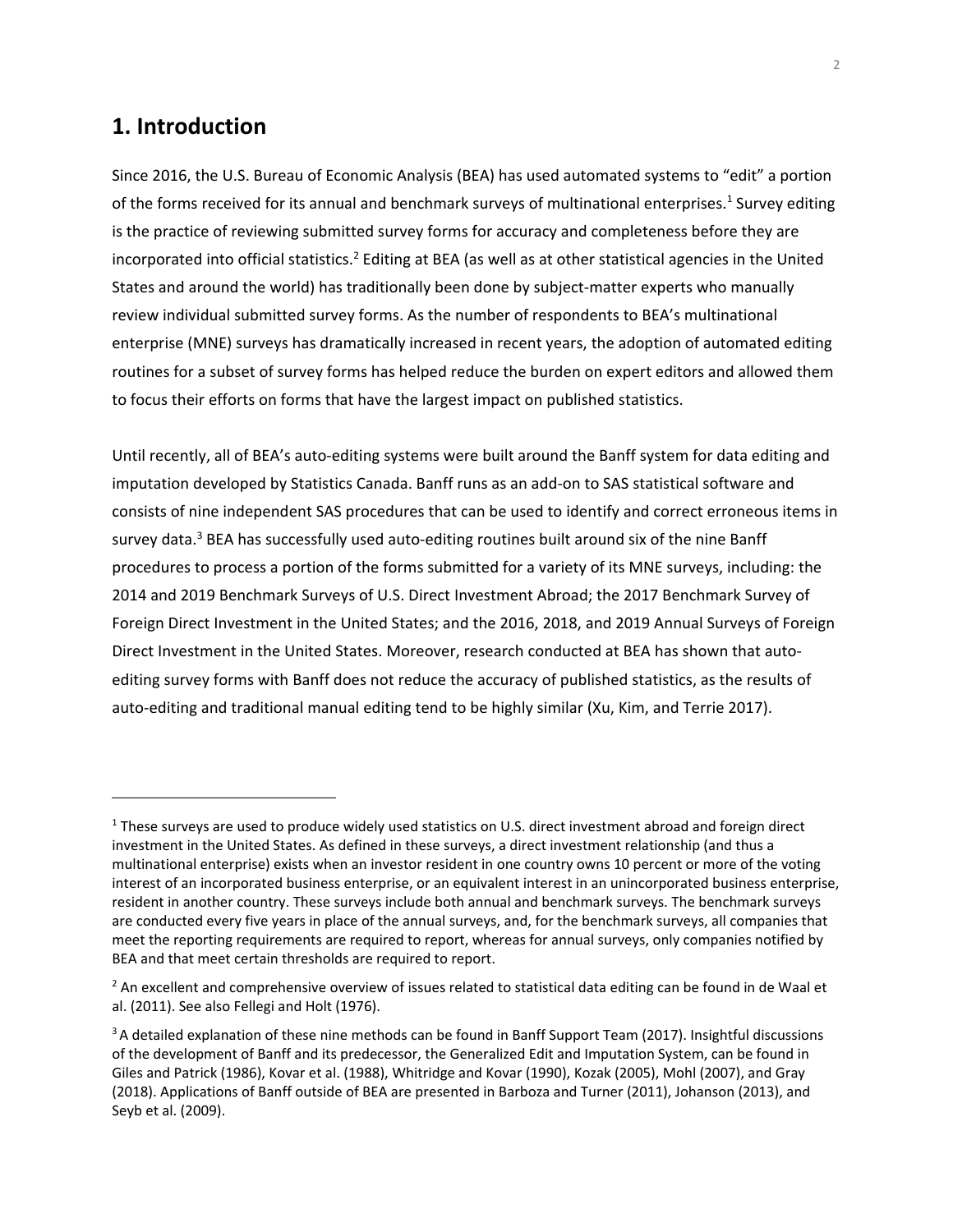As auto-editing has become an increasingly important part of BEA's survey processing, BEA researchers have explored the feasibility of creating auto-editing systems built around software other than Banff. They have focused in particular on a set of R packages created by researchers at Statistics Netherlands.<sup>4</sup> These freely available packages were created with the production of official statistics in mind and provide much of the same functionality as Banff.<sup>5</sup> As such, these R packages provide BEA with a potential foundation for building a complete set of auto-editing routines that accomplish everything that the routines built around Banff accomplish.

An important difference, however, between these R packages and Banff is in the procedures they provide for imputing new values for missing or erroneous survey items. Among the R packages from Statistics Netherlands, almost all of the imputation functionality is provided by the Simputation package.<sup>6</sup> While Simputation does offer some of the same imputation methods as Banff, there are methods available in Banff that are not available in Simputation and vice versa. For example, Banff and Simputation both provide donor imputation procedures—wherein a form with invalid or missing data receives data from a form identified as being similar to it—but they offer different algorithms for determining donor-recipient matches. In addition, the model-based imputation methods offered by each are different: Banff provides a linear regression-based method and Simputation provides a variety of methods based on both regression and classification and regression trees.<sup>7</sup>

Given these differences, a key question for BEA in regard to the desirability of building auto-editing routines around the R packages from Statistics Netherlands is how accurately Simputation imputes data for missing or erroneous survey items compared to Banff. This paper addresses this question by attempting to measure the relative accuracy of the imputations produced by Banff and Simputation.<sup>8</sup> To be sure, measuring the accuracy of an imputation (or of many imputations) can be difficult, since the true value for which an imputation acts as substitute—and against which its accuracy should be

<sup>&</sup>lt;sup>4</sup> Mark Van Der Loo and Edwin de Jonge have played especially important roles in developing these R packages.

<sup>&</sup>lt;sup>5</sup> These packages include Deductive, DcModify, EditRules, ExtremeValues, ErrorLocate, Lumberjack, RSPA, Simputation, Validate, ValidateDb, and ValidateTools. All of these packages can be downloaded for free from the Comprehensive R Archive Network (CRAN), [https://cran.r-project.org/](https://cran.r-project.org).

<sup>6</sup> The exception is the deductive imputation method, the equivalent of deterministic imputation in Banff, which is provided by the Deductive package. Since the deductive and deterministic methods are identical, they are not a source of variation in the imputations produced by Banff and Simputation and are not addressed in this paper's analysis. However, see section II for a brief explanation of how they work.

<sup>&</sup>lt;sup>7</sup> For information on all of the functionality provided by Simputation, see <https://CRAN.R-project.org/package=simputation>.

 $^8$  This paper thus belongs to a broader literature that assesses the application of automated editing and imputation procedures to surveys conducted by National Statistical Institutes. For example, see Bianchi et al. (2020), Dorinski (1998), Lange (2020), Salvucci et al. (2012), Scholtus and Daalmans (2020), and Scholtus et al. (2017).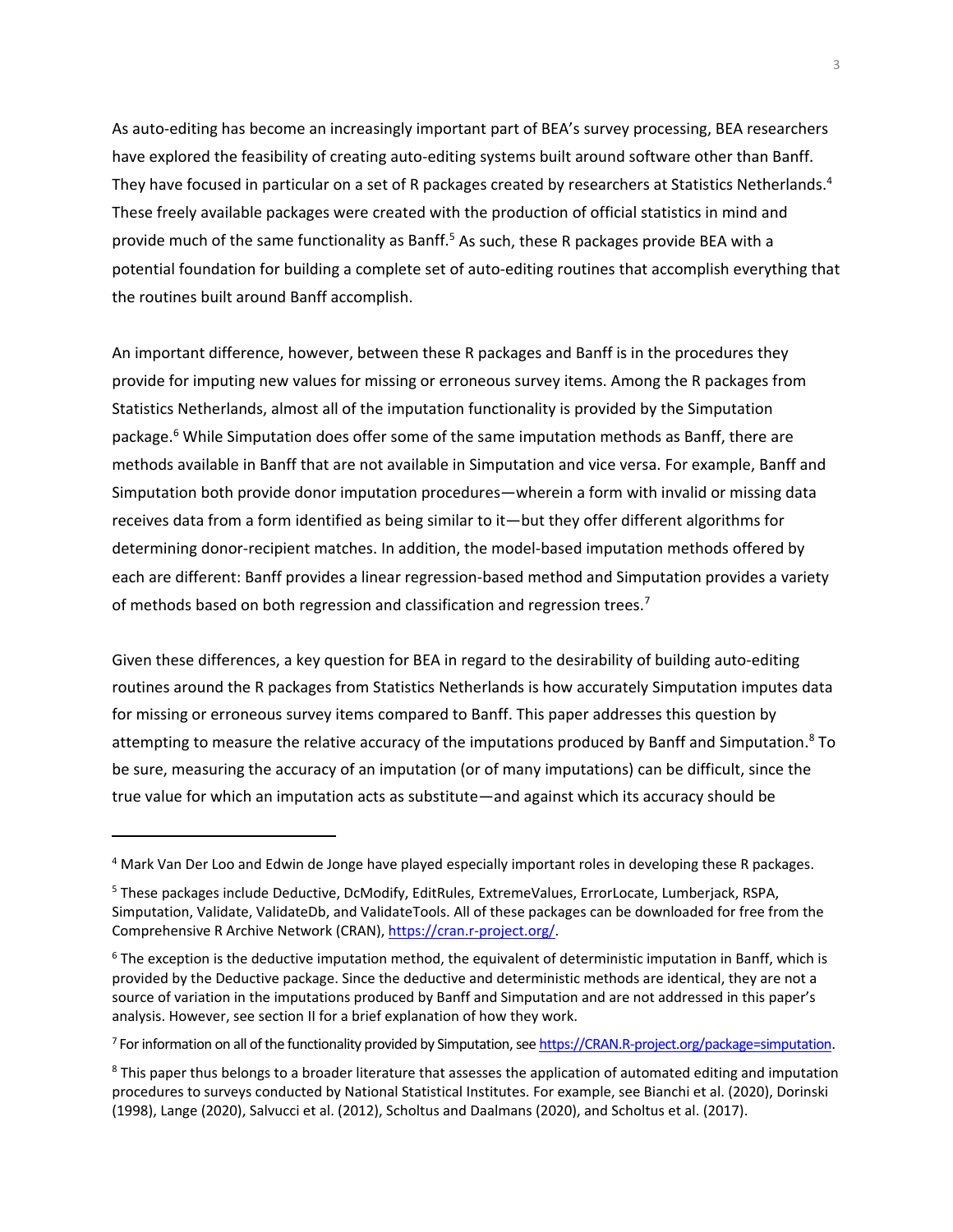which set of imputed values is closer to the original responses.<sup>9</sup> measured—is generally not known. To surmount this problem, this paper adopts a simulation-based approach. In a nutshell, the approach is to simulate the presence of missing and erroneous data on survey forms without missing or invalid data, generate separate sets of imputations with Banff and Simputation for the items simulated as being missing/erroneous, and compare the results by measuring

making them representative of the variety of form types auto-edited at BEA. The analysis assesses the relative accuracy of imputations produced by Banff and Simputation for two different BEA MNE survey forms: the BE-10D and the BE-15B. Four different auto-editing systems are thus analyzed: a Banff-based system for the BE-10D, a separate Banff-based system for the BE-15B, as well as Simputation-based systems for the 10D and 15B. The 10D and 15B were chosen for this analysis because (1) they are among the forms for which BEA has developed Banff-based auto-editing systems and (2) they differ significantly in terms of their complexity and in the number of data items collected,

The BE-15B is the more complex of the two forms and is collected as part of BEA's Annual Survey of Foreign Direct Investment in the United States (the BE-15). This survey collects financial and operating data on foreign-owned U.S. business enterprises, or "U.S. affiliates." The affiliates are responsible for completing the survey, and they submit a BE-15A, BE-15B, or BE-15C form depending on their size—operationalized as the maximum of the absolute values of assets, net income, and sales—and whether they are majority foreign owned. As indicated in table 1, the 15B is the form for mid-sized affiliates that are majority foreign owned as well as for mid- and large-sized affiliates that are minority foreign owned.<sup>10</sup> In terms of its complexity and length, it is longer and more complex than the 15C but shorter and less complex than the 15A.

| <b>Size</b>                                                  | <b>Level of Foreign Ownership</b> | Form |
|--------------------------------------------------------------|-----------------------------------|------|
| Greater than \$40 million but no greater than \$120 million  | Minority or Majority              |      |
| Greater than \$120 million but no greater than \$300 million | <b>Minority or Majority</b>       | B    |
| Greater than \$300 million                                   | Minority                          | B    |
|                                                              | Majority                          | A    |

## **Table 1. Criteria for Filing Each of the BE-15 Survey Forms**

<sup>&</sup>lt;sup>9</sup> In using a simulation-based approach, this paper follows a tradition in the statistical literature of using simulations to assess the quality of imputations. See, for example, Beaumont and Bocci (2007), Di Zio et al. (2006), Dorinski et al. (1996), and Gray (2020).

<sup>&</sup>lt;sup>10</sup> In other words, The BE-15B collects information on majority foreign-owned U.S. affiliates with assets, net income, or sales of over \$120 million (positive or negative) but for which none of these is greater than \$300 million and on minority foreign-owned affiliates with assets, net income, or sales of over \$120 million (positive or negative).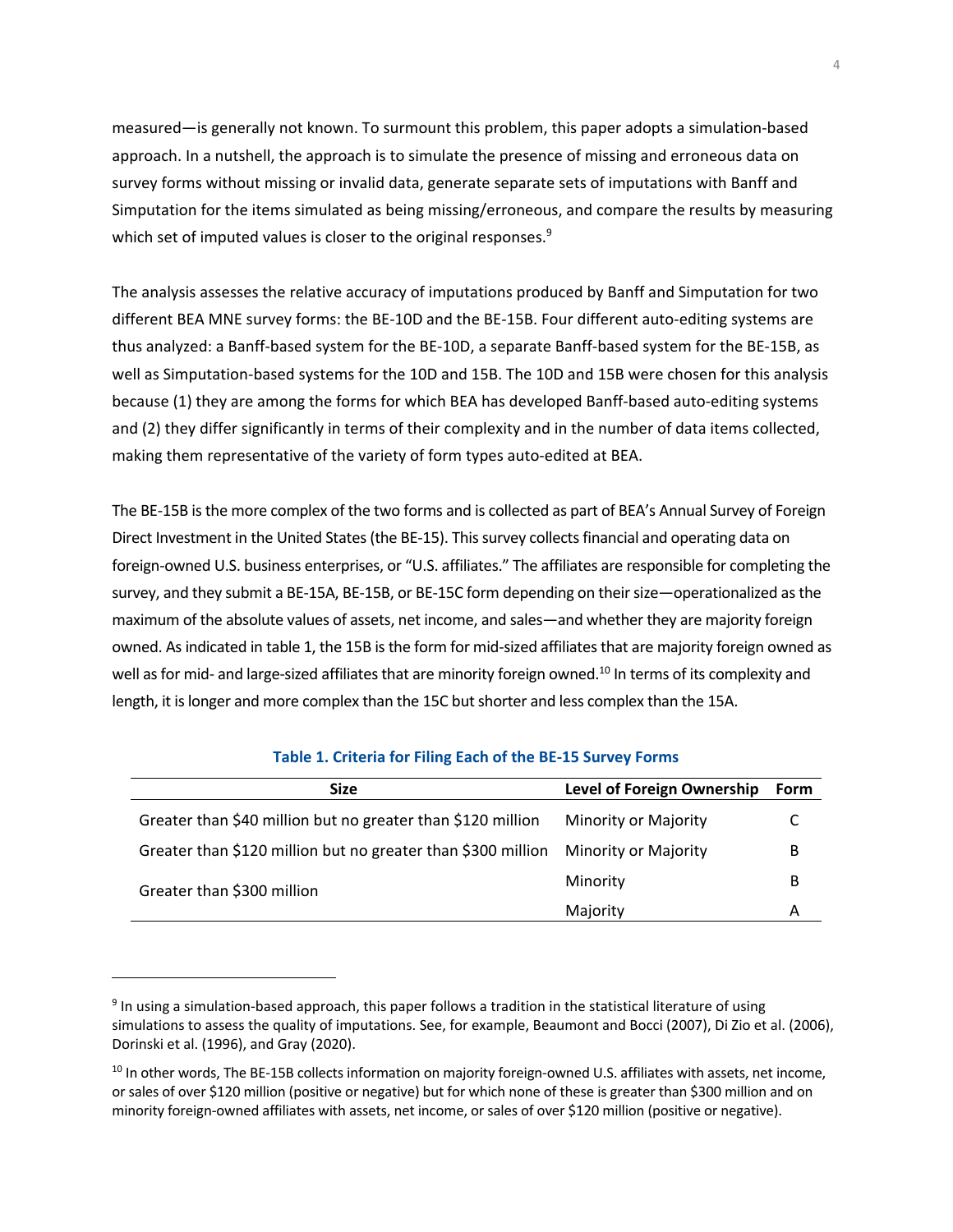This survey, conducted every 5 years in place of the Annual Survey of U.S. Direct Investment Abroad, The BE-10D is collected as part of BEA's Benchmark Survey of U.S. Direct Investment Abroad (the BE-10). collects financial and operating data on U.S. multinational enterprises, which includes data on the U.S. parent and its foreign affiliates. The BE-10D is the simplest of the forms that make up the BE-10. It collects data on the smallest category of foreign affiliates, those whose assets, net income, and sales are all less than \$25 million (positive or negative). Due to the small size of these affiliates, their data are only collected every 5 years as part of this benchmark survey.

For each of these forms, the analysis is divided into two parts. In the first part, the simulation framework is used to compare all of the imputation methods available in Simputation against one another to determine which tend to produce the most accurate imputations for each of the two forms. Based on the results of this part of the analysis, the optimal imputation procedures for the 10D and 15B, respectively, are identified and used to construct complete Simputation-based auto-editing systems for the two forms. The second part of the analysis again uses the simulation framework, this time to compare the complete Simputation-based auto-editing systems against the Banff-based systems previously developed. To avoid bias that could arise from using the same data to select imputation procedures (part one of the analysis) and test these procedures (part two), different datasets are used in each part of the analysis for each form. For the 10D, the most recent two years of survey data, 2014 and 2019, are used: 2019 for the selection of imputation procedures and 2014 to compare the complete Simputation and Banff auto-editing systems. For the 15B, the most recent two survey years before the adoption of auto-editing, 2014 and 2015, are used: 2015 for selecting imputation procedures from the Simputation package and 2014 for the Simputation-Banff comparison.<sup>11</sup>

 analysis in subsequent sections and the statistics that will be used to measure the accuracy of The rest of the paper proceeds as follows. Section 2 provides an overview of the imputation methods available in Banff and Simputation. Section 3 explains the simulation framework that is used for the imputations. Section 4 presents the results of comparing the different imputation methods available in Simputation against one another for both the 10D and 15B and identifies the optimal methods for each form. Section 5 presents the results of comparing the complete Simputation and Banff-based autoediting systems against one another for both the 10D and 15B. Section 6 concludes.

<sup>&</sup>lt;sup>11</sup> In the 2016, 2018, and 2019 survey years, a portion of BE-15B forms were auto-edited and the rest were edited manually.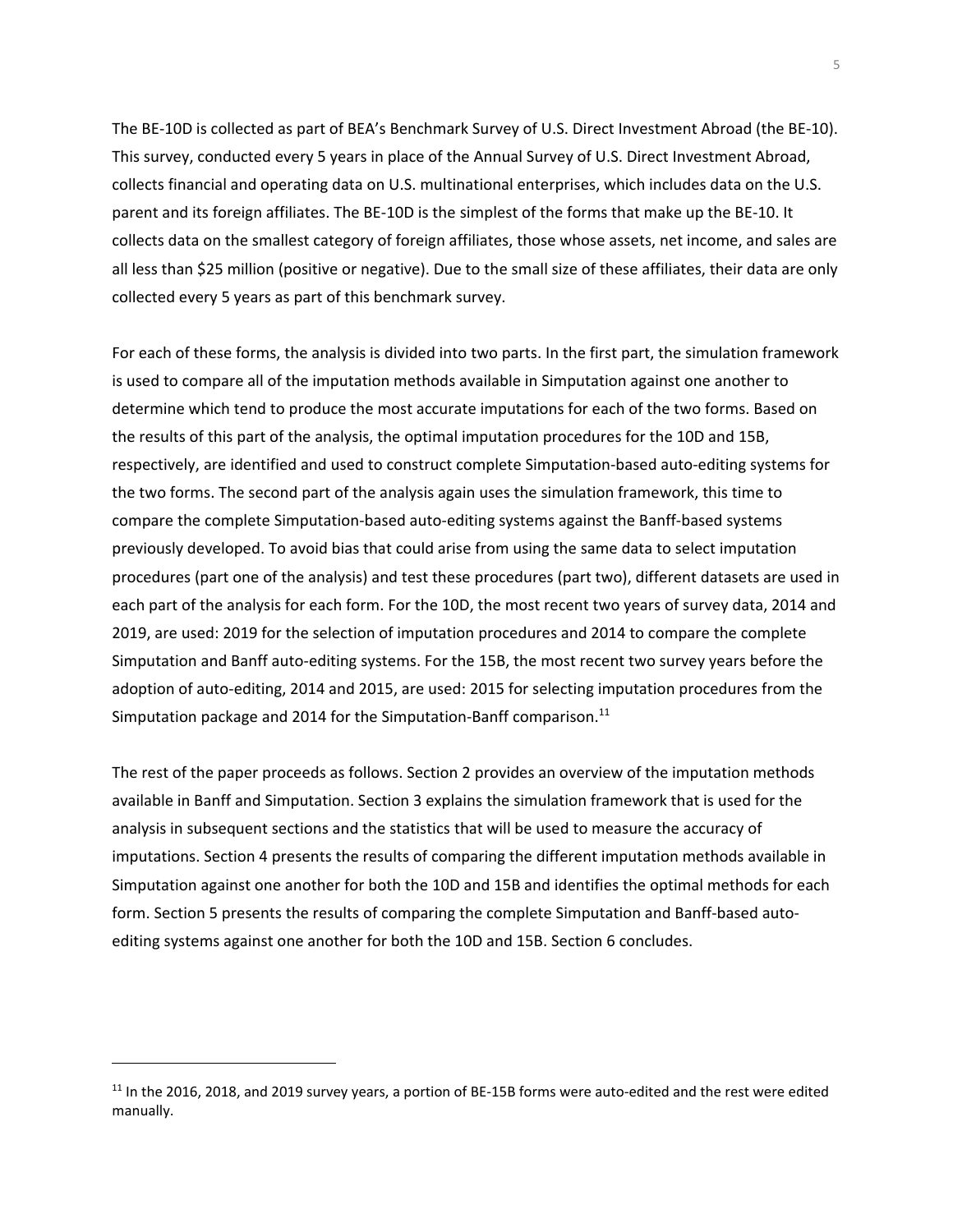# **2. Overview of Imputation Methods in Banff and Simputation**

Of the six Banff procedures used by BEA, three are imputation procedures: Proc Deterministic, Proc DonorImpute, and Proc [Estimator.12](https://Estimator.12) While Proc Estimator is based entirely on statistical modeling, Proc Deterministic and Proc DonorImpute rely, to different degrees, on validity checks (or "edits") to make imputations. Edits are logical and mathematical rules that define the range of allowable values for survey items as well as the relationships between different items. Those in use at BEA were developed for manual survey editing and adapted to auto-editing. For example, there is an edit that requires employment to be non-negative and another that requires the ratio of total employee compensation to the number of employees to be within a certain range. Each survey form has its own set of edits, though some edits are shared by multiple forms. At an earlier stage of auto-editing, these rules are used by the error localization procedure to identify data items that need to be replaced by imputations (FTIs or "fields to impute" as referred to within Banff), but they also play a role in the imputations themselves.

In brief, the three Banff imputation procedures used by BEA work as follows:

- **Proc Deterministic** produces imputations for FTIs for which there is one and only one value that satisfies the edits. For example, an edit for the BE-15B specifies that assets must equal liabilities plus owners' equity. If a form reports a value of 30 for liabilities and 70 for owners' equity and requires an imputation for assets (i.e., assets is an FTI), deterministic imputation will produce a value of 100 for assets.
- With **Proc DonorImpute**, each record having one or more FTIs is matched to a donor record with valid data, and the FTIs in the recipient record are populated with the corresponding data from the donor. The edits, specifically those that specify interrelationships among different fields, are used by Proc DonorImpute to determine which fields to use in matching donor records to recipient records. For example, since, as mentioned above, there is an edit specifying a relationship between employment and employee compensation, a record with an FTI for employment would likely be matched to a donor that has a similar value for employee compensation.
- **Proc Estimator** performs imputation based on linear regression models or predetermined mathematical formulae that are specified by the user.

 $12$  There is a fourth imputation procedure available in Banff, MassImputation. It is not used by BEA because it is a specialized procedure for two-phase sampling that is not applicable to BEA's MNE surveys. See Banff Support Team (2017).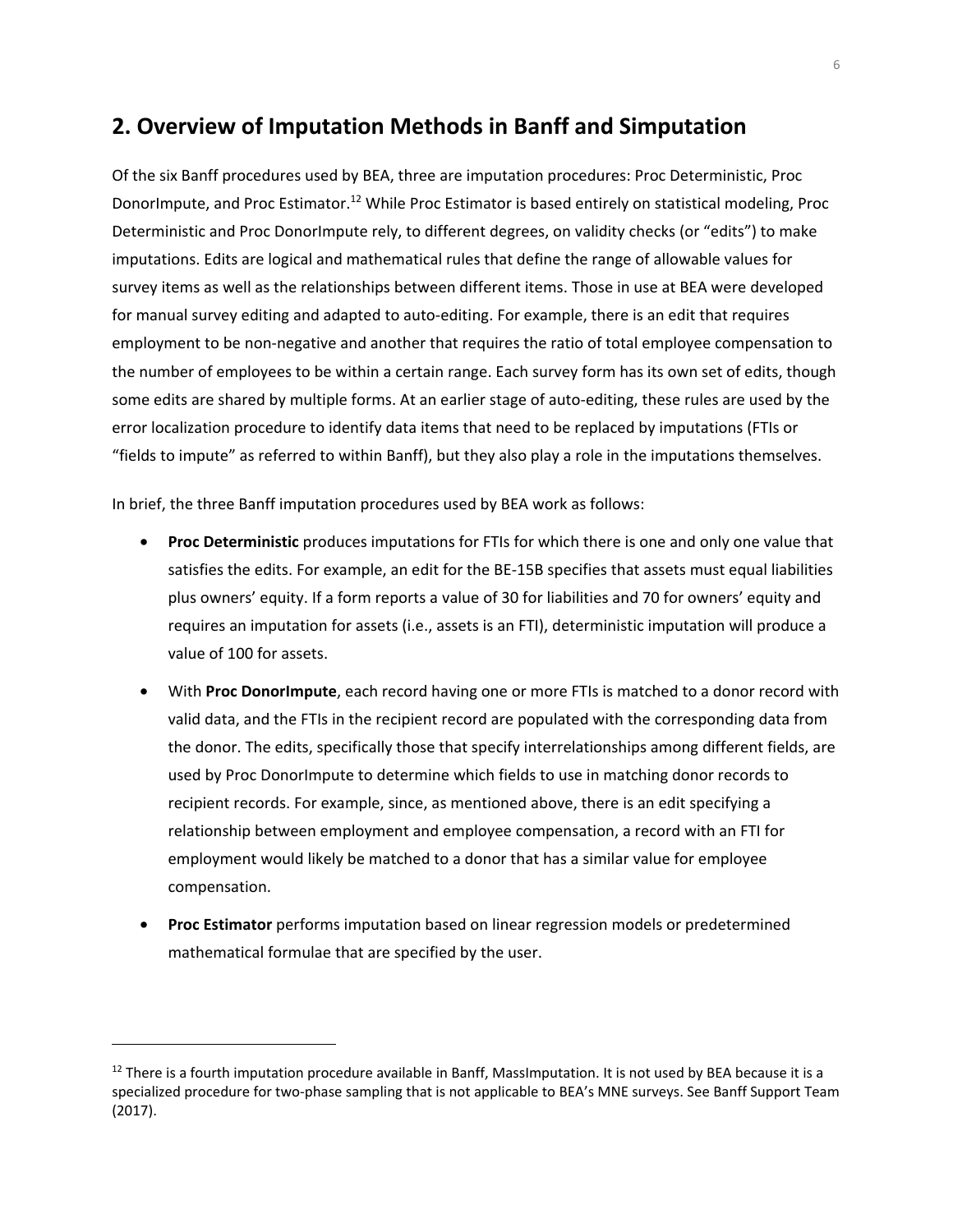Banff and the Statistics Netherlands R packages. Of these three imputation procedures, only Proc DonorImpute and Proc Estimator are examined in detail in this paper. There are two main reasons for not focusing on deterministic imputation. First, in general, only a relatively small proportion of survey items requiring an imputation can be imputed using deterministic [imputation.13](https://imputation.13) Second, an identical procedure is available in one of the R packages from Statistics Netherlands, the Deductive package, which means that the performance of deterministic (or deductive) imputation is not relevant to a comparison of the accuracy of the imputations produced by

An important feature of Banff's donor imputation procedure that makes it different from all of the donor imputation methods available in Simputation is its use of the edits to identify matching fields. A key consequence of this feature is that, unlike the donor imputation methods in Simputation, Proc DonorImpute does not require the user to tell it which fields to use in matching donors and recipients.<sup>14</sup> The advantage of this feature is that it takes advantage of the expert knowledge already codified in the edits regarding the relationships among fields, thereby freeing the user, who may not be a subjectmatter expert, from identifying appropriate matching fields. On the other hand, a potential disadvantage of this approach to matching, at least for BEA, stems from the fact that Banff does not accept if-then edits. Many of BEA's edits take the form of if-then statements (e.g., if employment is zero, then total employee compensation must also be zero), and using these edits with Proc DonorImpute requires partitioning the data into subsets, each of which contains records that satisfy the same set of if conditions, and then processing each subset separately (see Xu, Kim, and Terrie 2017). This solution makes it possible to use Banff's donor imputation procedure but with the drawback that the pool of potential donors for each recipient is limited to forms that satisfy the same set of if conditions.

 The two forms under analysis in this paper, the BE-10D and BE-15B, differ significantly in terms of the number of edits that pertain to each. As a more complex form with a larger number of fields subject to auto-editing, the BE-15B has many more edits that specify interrelationships among its fields than does the relatively simple BE-10D. Since Banff incorporates these edits into its algorithm for matching donors and recipients for donor imputation, a question for the analysis in section 5 will be whether this difference provides Banff with an advantage in producing accurate imputations for the 15B but not the 10D.

 $^{13}$  See, for example, Giles and Patrick (1986, 53) and Kozak (2005, 5).

 $14$  While Banff does not require user input to determine matching fields, it does allow the user to specify additional matching fields with the MUSTMATCH option.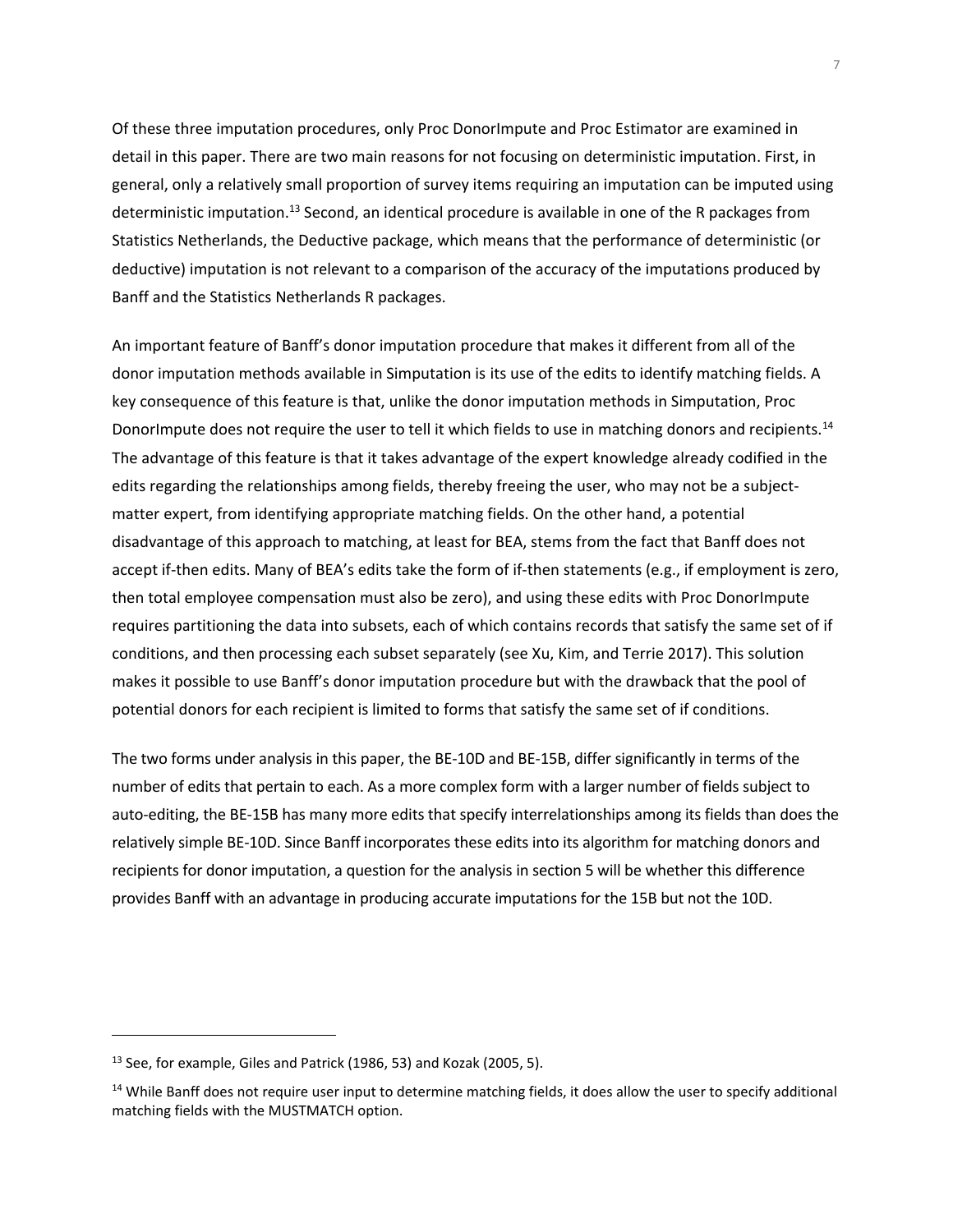To optimize the imputations produced by its BE-10D and BE-15B auto-editing systems, BEA has finetuned, or customized, its use of Proc DonorImpute and Proc Estimator in a number of ways. For example, when running Proc DonorImpute, donor and recipient forms are only allowed to match if they have reported the same four-digit NAICS (North American Industry Classification System) code. For estimator imputation, BEA researchers have developed an approach that involves using stepwise regression and other statistical techniques to ensure the selection of predictor variables that will generate high quality [imputations.15](https://imputations.15) Finally, although some research suggests donor imputation should be run before estimator imputation—to ensure donor imputation has the opportunity to impute all FTIs before any have been replaced with values generated by estimator imputation—BEA has found that in certain circumstances the quality of imputations can be improved by running estimator imputation before donor imputation.<sup>16</sup> That is, altering the order of estimator and donor imputation has played a role in the optimization of BEA's auto-editing systems.

Compared to Banff, Simputation offers a wider array of imputation methods. Table 2 lists 11 key imputation methods available in Simputation that were examined by BEA. Given these extensive options, the issue of which of these methods to use and in what order to run them (as well as how to fine-tune the methods chosen) assumes crucial importance in designing auto-editing systems based around Simputation. This issue will be addressed in detail in section 4 but for now it bears emphasizing that, in designing auto-editing systems for the BE-10D and 15B, an initial selection phase of analysis will be necessary in order to identify the methods most likely to produce accurate imputations for each form. Only after Simputation-based auto-editing systems have been created based on this analysis will it be possible to compare the accuracy of the imputations produced by Simputation and Banff.

 $15$  To balance the goals of ensuring imputations are as accurate (on average) as possible and generating imputations for as many forms as possible, BEA uses an approach that involves multiple runs of estimator imputation with successively simpler models used in each run. That is, the first run involves making imputations with a model based on stepwise entry and retention parameters that are relatively permissive, allowing a large number of predictor variables into the model. Each successive model is then based on entry and retention parameters that are more restrictive than the preceding model. In this way, the model most likely to create high quality imputations – but also least likely to generate a large number of imputations since it requires a form have valid data for a large number of fields – is run first. Each subsequent model, though somewhat less likely to produce accurate imputations, is also more likely to produce a large number of imputations since it requires less valid data to make an imputation on a given form. This same approach is used with the regression-based imputation methods available from Simputation in sections 4 and 5 below.

<sup>&</sup>lt;sup>16</sup> For example, Kovar et al. (1988, 629) note that donor imputation is generally to be preferred over estimator imputation because all imputations for a given record are taken from the same donor record, thereby preserving the relationships among the imputed fields. Preserving the relationships between variables in the micro data is not, however, of primary importance to BEA since it only publishes aggregate-level data and does not publish variances or covariances. Also, see Terrie (2018) for a discussion of evidence that imputation quality can sometimes be improved by running estimator imputation before donor imputation.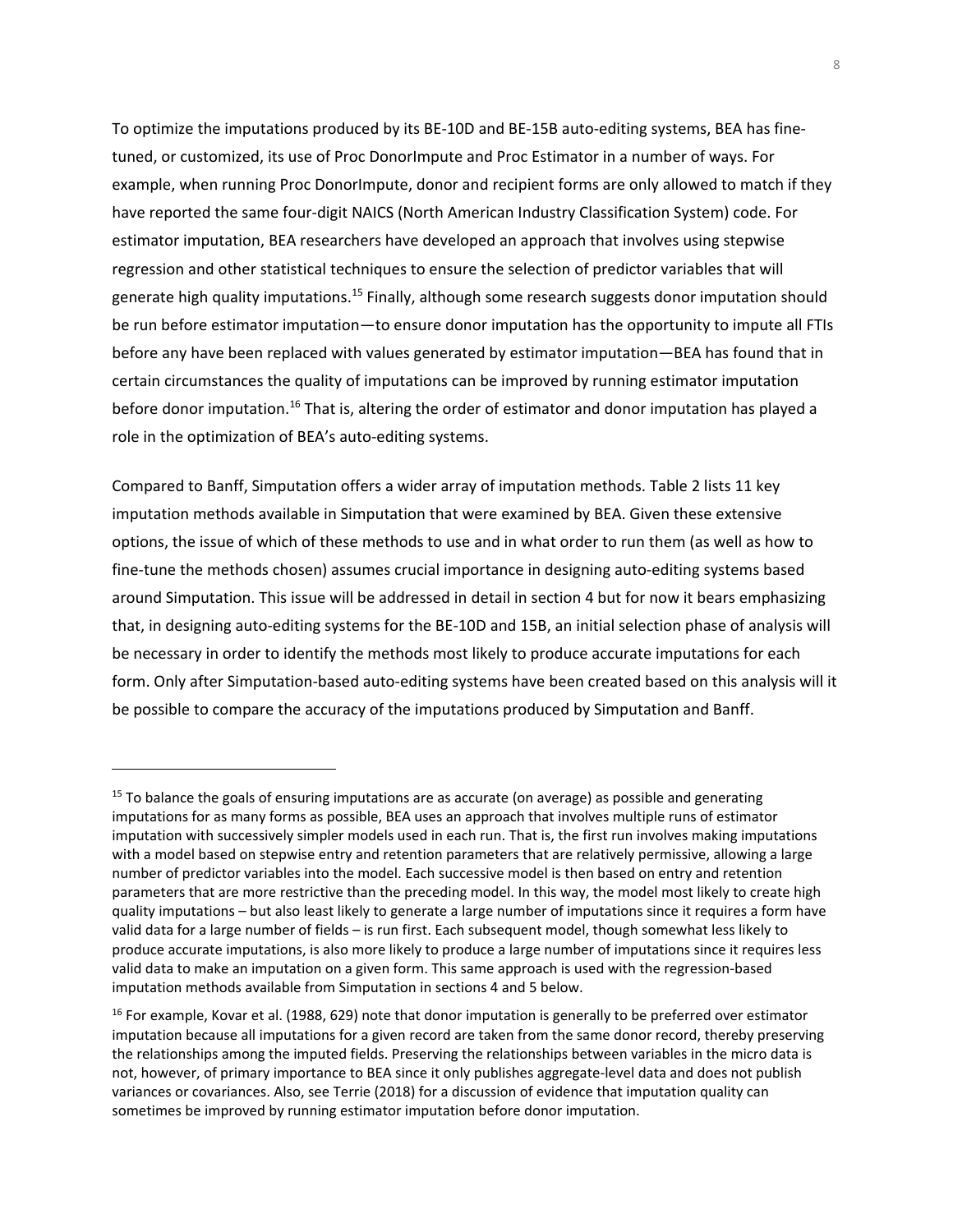| <b>Function</b> | <b>Description</b>                                                                                                  | <b>Type</b>             |
|-----------------|---------------------------------------------------------------------------------------------------------------------|-------------------------|
| impute_shd      | Sequential hot deck imputation                                                                                      |                         |
| impute rhd      | Random hot deck imputation                                                                                          | Donor                   |
| impute_knn      | K-nearest neighbor imputation                                                                                       |                         |
| impute_pmm      | Predictive mean matching                                                                                            |                         |
| impute_lm       | Linear regression model-based<br>imputation                                                                         |                         |
| impute rlm      | Robust linear regression through M-<br>estimation                                                                   | Regression              |
| impute_en       | Elastic net/lasso/ridge regression<br>imputation                                                                    |                         |
| impute_cart     | Classification and regression tree<br>imputation                                                                    |                         |
| impute_rf       | Random forest imputation                                                                                            | <b>Decision Tree</b>    |
| impute_mf       | Multivariate imputation based on<br>iterative random forest estimates                                               |                         |
| impute_em       | Multivariate imputation based on<br><b>Expectation Maximization-estimation</b><br>of multivariate normal parameters | <b>EM</b><br>estimation |

#### **Table 2. Key Imputation Functions in the Simputation Package**

 As indicated in table 2, there are four main categories of imputation methods provided by Simputation: donor, regression, decision tree, and an EM estimation method.<sup>17</sup> In regard to the donor-based methods, they vary significantly in the sophistication of the techniques they use to pair donors with recipients, but they have in common that they rely on the user to specify which fields should play a role in determining functionality as Banff's Proc Estimator (except for Proc Estimator's ability to make imputations based on and impute\_en, allow for imputation using regression-based methods that are not available in Banff. The function impute\_rlm offers robust linear regression through *M*-estimators—a class of estimator explicitly designed to be robust to violations of assumptions about the probability distribution from which the data which is a modification of OLS regression that incorporates a penalization technique designed to improve matches.<sup>18</sup> Of the three regression-based methods, impute  $\,$  Im stands out in that it offers the same any user-specified mathematical formula). The other two Simputation functions in this family, impute\_rlm are drawn (Huber 1981). The function impute\_en performs imputation using the "elastic net" method, the quality of predictions generated by the resulting model (Zou and Hastie 2005).

<sup>&</sup>lt;sup>17</sup> As alluded to above, the methods provided by Banff only cover two of these categories: regression (Proc Estimator) and donor (Proc DonorImpute).

 $18$  For a detailed discussion of each of these donor-based methods, see Scholtus (2014).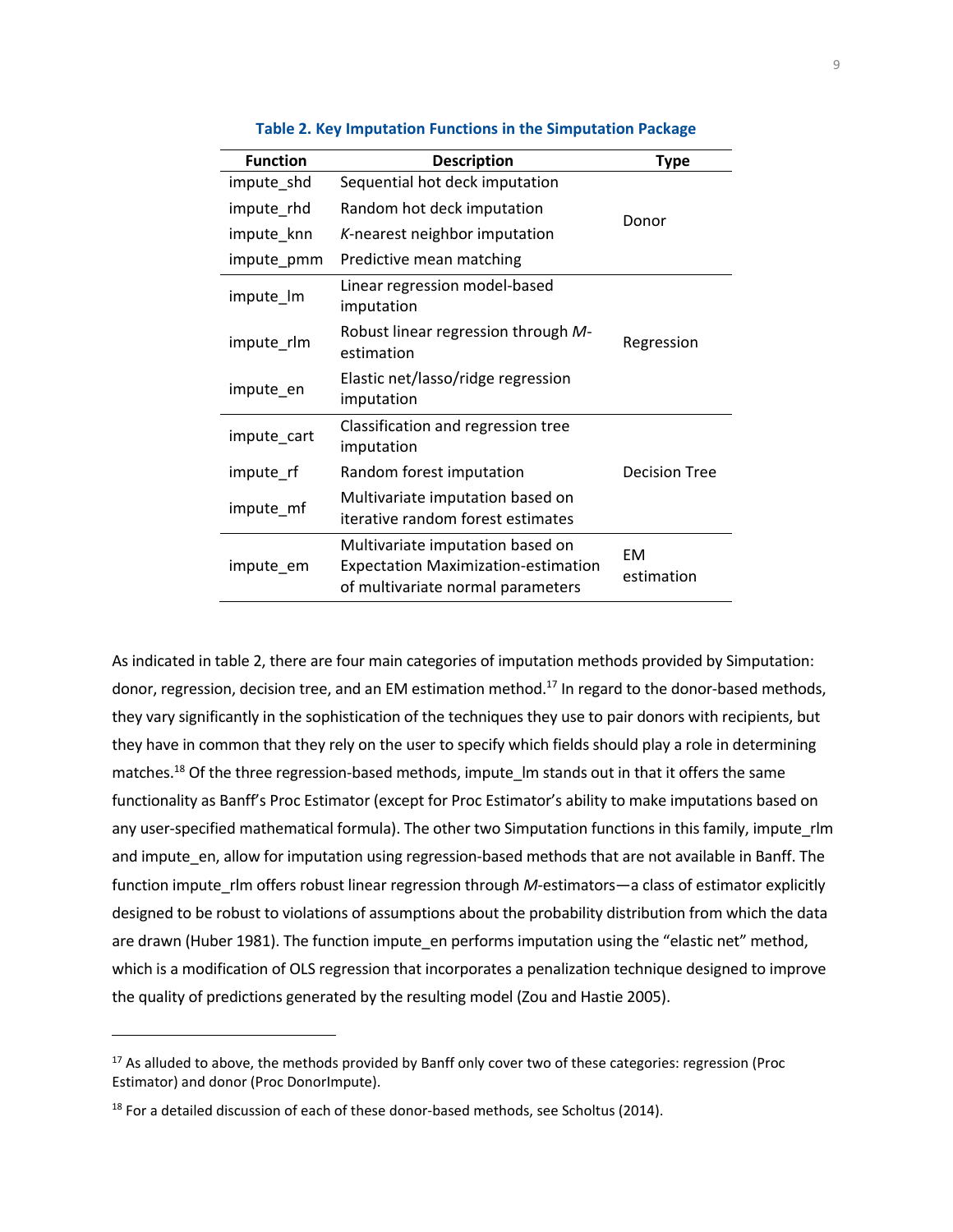Unlike Banff, Simputation also provides model-based imputation methods that do not involve linear regression. Three of these functions are based on decision trees: impute\_cart, impute\_rf, and impute\_mf. The first of these involves constructing a single classification and regression tree, the second is based on random forests, and the third is a multivariate imputation technique that involves iterative random forests (Stekhoven and Buehlmann 2012). Finally, Simputation also offers impute\_em, which is a multivariate imputation technique involving Expectation Maximization (Dempster, Laird, and Rubin 1977).

# **3. Methodology**

 The analyses in sections 4 and 5 use a simulation-based framework, developed in Terrie (2018), to assess are combined into complete auto-editing systems for imputing missing and erroneous data for the 10D and 15B, which are then, in section 5, compared to the Banff-based systems previously developed for data in section 4 and 2014 BE-10D and 2014 BE-15B data in section 5. By using different datasets for the the accuracy of imputations on the BE-10D and 15B survey forms. In section 4, the framework is used to evaluate the different imputation methods available in Simputation in order to identify the methods most likely to produce accurate imputations for the 10D and 15B, respectively. Once identified these methods these forms. As explained above, four datasets are used in the analysis: 2019 BE-10D and 2015 BE-15B selection (section 4) of imputation methods and the testing (section 5) of these methods for each form, the analysis seeks to avoid the possibility of results being biased due to overfitting.

The simulation framework involves selecting non-missing, non-erroneous survey responses to be treated as if they were missing or erroneous—i.e., as if they were fields to impute (FTIs). A precondition for conducting tests with this framework is the creation of datasets from which all records (i.e., individual submitted forms) with missing or erroneous data have been excluded. Error localization was run on each of the four datasets involved in the analysis, and any record identified as having missing or erroneous data was dropped. Then, for each simulation run conducted on each of these "clean" datasets, a new set of responses is selected to be treated as FTIs and replaced by imputations generated by Simputation or Banff. By conducting a large number of these simulation runs and comparing the differences between the resulting imputed values and the corresponding reported values, conclusions can be drawn about the average quality of the imputations for each of the survey items, or fields, subject to imputation.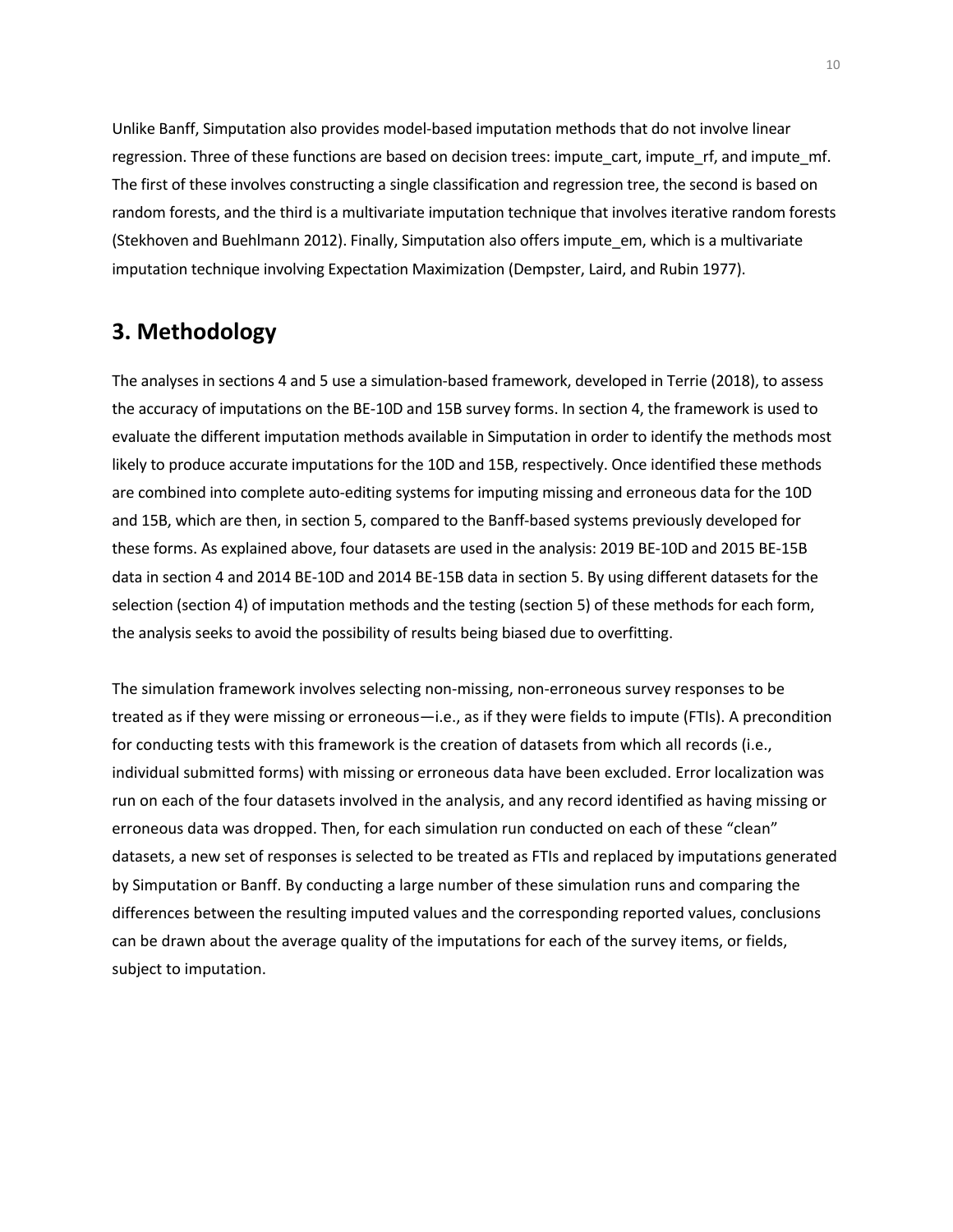An important feature of this framework is that the fields designated as simulated FTIs in each run of the simulation are not chosen at random. They are chosen based on an algorithm that is designed to mimic the actual distribution of missing and erroneous data on reported 10D and 15B [forms.19](https://forms.19) This approach was adopted because (1) certain patterns of missing/erroneous data are more common than others and (2) it is more difficult to accurately impute data for certain patterns of missingness/erroneousness than others. For example, it is relatively common for employment and total employee compensation both to have invalid or missing data for a given record. Employment (i.e., number of employees) and employee compensation also tend to be highly correlated with one another, meaning that it is easier to impute one of them if valid data has been reported for the other. The results of the simulation will thus be more realistic and useful if the frequency with which employment and employee compensation are simultaneously simulated as FTIs mirrors the actual frequency with which they are simultaneously FTIs, and the same argument applies for many other patterns of missing/erroneous data.

The paper's results are presented in terms of two measures of the distance between the values imputed for simulated FTIs and their original (i.e., reported) values: percent total error and percent total absolute error. The percent total error (percent error for short) for a given field, or survey item, measures the total difference between imputed values and reported values over all runs of the simulation as a proportion of the reported values' total. Its mathematical representation for field *i* (assets, sales, etc.) is the following:

$$
\frac{\sum_{k=1}^{m} \sum_{j=1}^{n} s_{ijk} - o_{ij}}{\sum_{k=1}^{m} \sum_{j=1}^{n} o_{ij}} \times 100
$$

where  $s_{ijk}$  is the imputed value for field *i* in record  $j = 1, ..., n$  in simulation run  $k = 1, ..., m$  and  $o_{ij}$  is the corresponding reported, or original, value for the field and record in question.<sup>20</sup> In contrast, the percent total absolute error (or percent absolute error) for a given field measures the total absolute value of the

<sup>19</sup> This algorithm involves using a series of logistic regression models to assign a probability, *p*, of being an FTI to each of the items on every individual 10D and 15B form in the "clean" dataset. In each iteration of the simulation, whether each field will be a simulated FTI is determined by performing a random draw from a Bernoulli based on *p*. In order to capture the likelihood of different combinations of data items simultaneously being FTIs on a given form, the probabilities assigned to a given form in a given iteration of the simulation are not independent of one another. The dependence of these probabilities is ensured by assigning the probabilities to the data items on a given form in a sequential manner such that the probabilities assigned later in the sequence depend on those assigned earlier.

 $20$  A form is only included in the calculation for a given field and simulation run if it is one of the forms on which the field is a simulated FTI.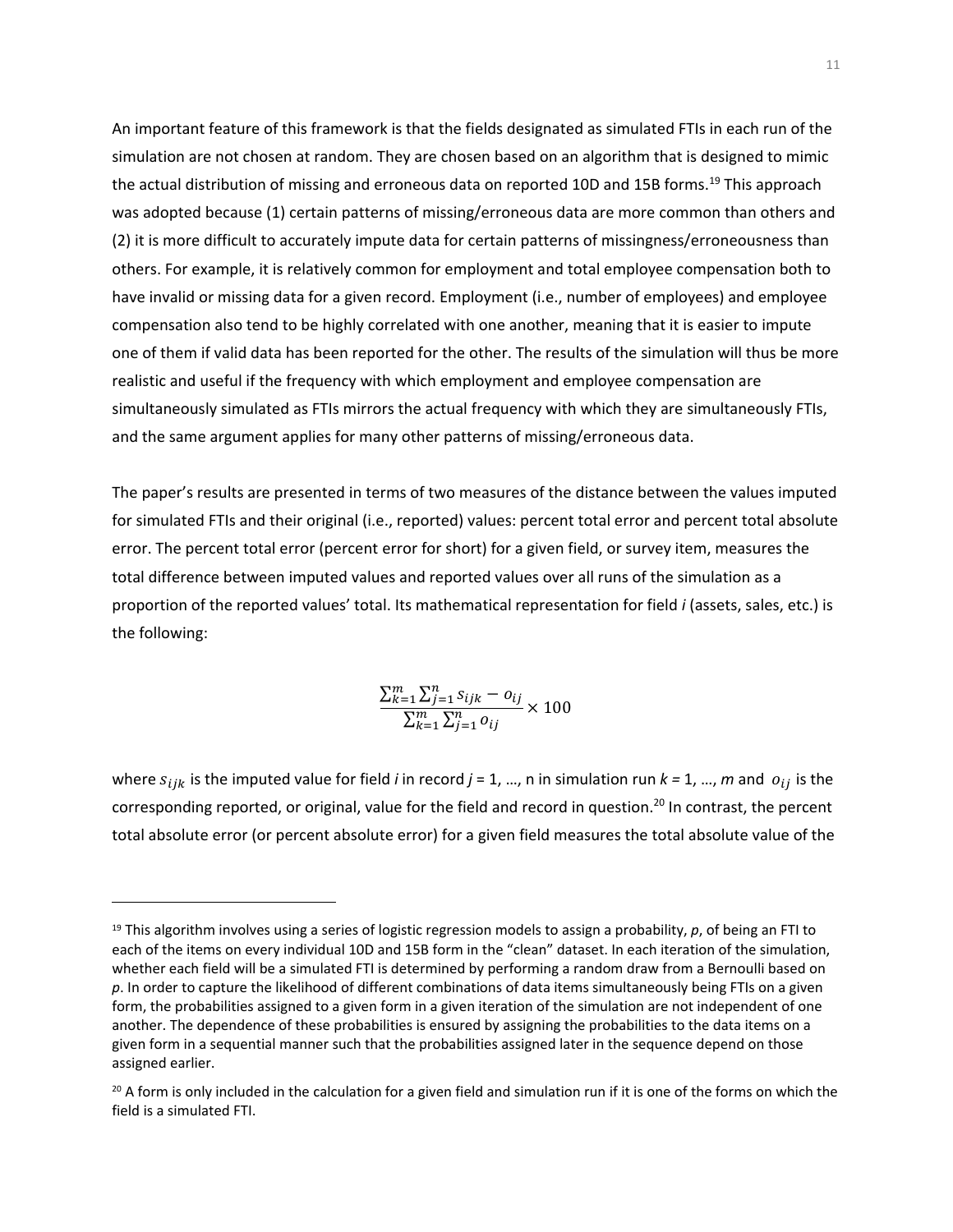differences between imputed values and reported values over all runs of the simulation as a proportion of the total absolute value of the reported values. For field *i*, it can be represented as:

$$
\frac{\sum_{k=1}^{m} \sum_{j=1}^{n} |s_{ijk} - o_{ij}|}{\sum_{k=1}^{m} \sum_{j=1}^{n} |o_{ij}|} \times 100
$$

 The key difference between these two measures lies in whether positive and negative differences between reported values. On the other hand, since positive and negative differences do not cancel out in the on average, to its corresponding reported value. Both sets of results are of interest to BEA—the non- absolute value differences because BEA publishes aggregate values based on its survey results and the imputations and reported values (i.e., over and underestimates) are allowed to cancel one another out. Since, in the calculation of percent error, positives and negatives cancel out, percent error is essentially a measure of the proximity of the aggregate of the imputed values to the aggregate of the corresponding calculation of percent absolute error, it can be seen as measuring how close each individual imputation is, absolute value differences because it publishes subtotals for certain industries and countries.

used for each form in each section.<sup>21</sup> The accuracy of each imputation method in section 4 and of each auto-editing system in section 5 is measured based on 100 simulation runs (i.e., *m* = 100). In other words, in section 4 each of Simputation's 11 imputation methods is assessed using 100 simulation runs with the 2015 BE-15B data and a separate 100 simulation runs with the 2019 BE-10D data, where each run for each form is characterized by a distinct set of simulated FTIs. Likewise, in section 5 the complete Banff and Simputation-based auto-editing systems are each tested based on 100 simulation runs with the 2014 BE-15B data and 100 simulation runs with the 2014 BE-10D data, each run with each form having its own distinct set of simulated FTIs. Finally, to ensure the comparability of results between imputation methods in section 4 and between auto-editing systems in section 5, a common set of simulated FTIs is

 $21$  For example, for the simulation runs conducted with the 2015 BE-15B data in section 4, the first run for each of the 11 methods consists of the exact same set of simulated FTIs; the second run then consists of another (distinct from those used in the first run) set of simulated FTIs that are also the same across the 11 imputation methods; and so on for all 100 runs. Similarly, for the simulation runs using the 2019 BE-10D data in section 4, each imputation method is confronted with an identical set of simulated FTIs in each of its respective simulation runs from 1 to 100. In section 5, an analogous approach is used. For the 100 simulation runs using the 2014 BE-10D data, the Banff and Simputation-based auto-editing systems had to make imputations for the same sets of simulated FTIs in each of the 100 runs, and the same thing is true of the 100 runs conducted with the 2014 BE-15B data on the 15B auto-editing systems.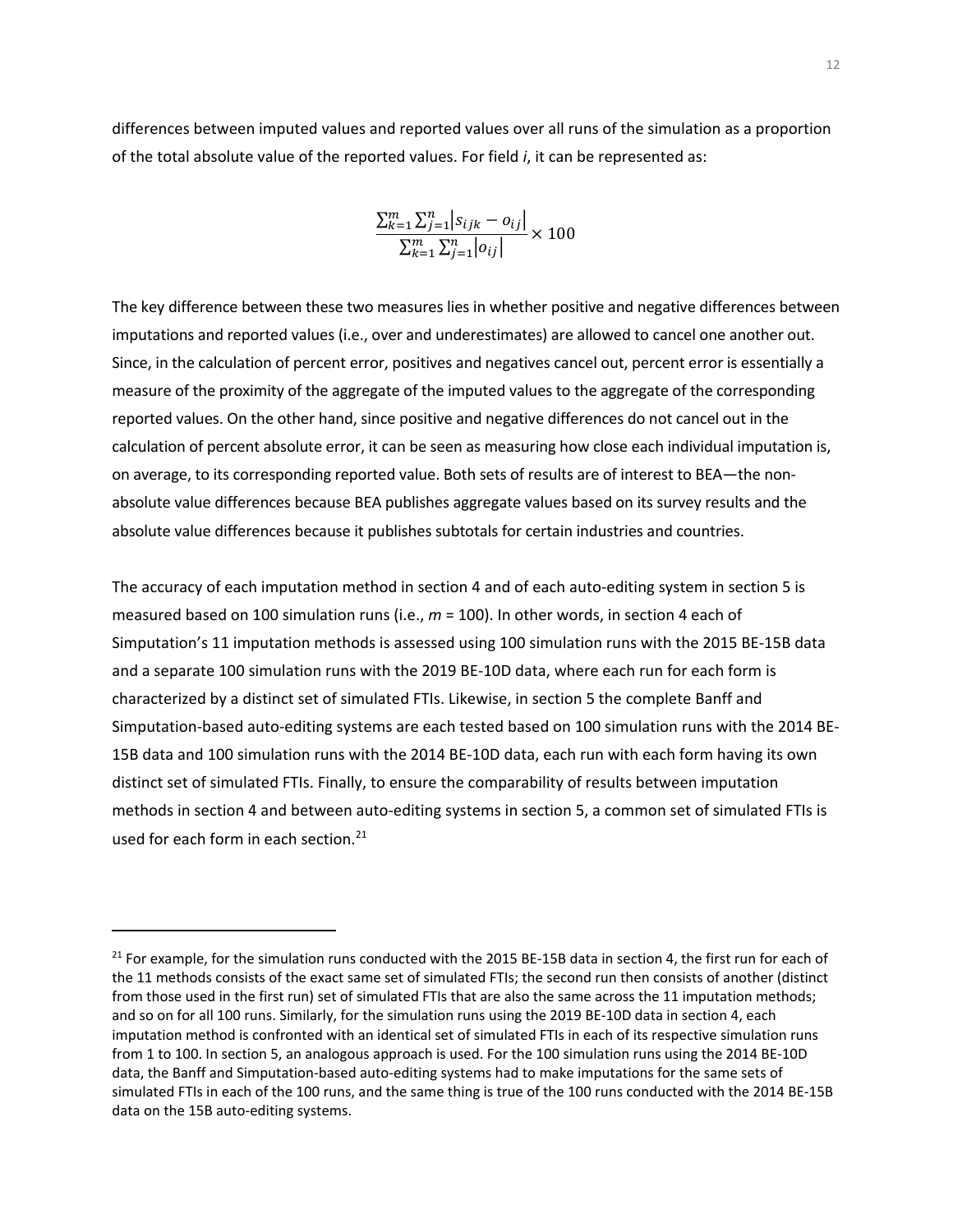In assessing the simulation results, it is important to bear in mind that any given imputation method will not, in general, be able to generate imputations for all of the FTIs—whether simulated or not—in a dataset. Imputations are essentially extrapolations based on the valid data on a submitted form, and it is frequently the case that there is not enough valid data in other fields for the method to make an extrapolation for a given FTI.<sup>22</sup> In addition, imputation methods vary in terms of how many and which survey items must have valid data in order to generate an imputation for a particular FTI. As a result, in section 4 of the present study, although each imputation method is, for each survey form, confronted with the same set of simulated FTIs, each method will generally generate imputations for a distinctive combination of these FTIs. A degree of caution is thus required when comparing the results for any given set of methods, since only a subset of the imputations made by each method will be for the same simulated FTIs (i.e., be for the same fields in the same records in the same simulation runs).

This paper responds to this complication by comparing simulation results in two distinct (and complementary) ways. In one set of tables, methods are compared on a pairwise basis, meaning that the percent error and percent absolute error presented for each field are based only on the imputations that the two methods being compared have in common. In another set of tables, these two measures are presented for three or more methods based on all imputations made by each method (i.e., imputations do not have to be shared by all methods in the table to be included). The value of the pairwise comparison tables is that they provide an essentially "pure" comparison of the relative accuracy of the two methods since imputations are included only if both methods have made an imputation for the FTI (and simulation run) in question. The one-to-one correspondence of the imputed items on which these tables are based also makes possible the use of pairwise *t* tests—which are more powerful than unpaired *t* tests—to investigate whether any differences between the two methods' values for percent error or percent absolute error are statistically significant.<sup>23</sup> The drawback of the pairwise comparison tables is that their creation involves discarding data—though the extent of discarded data depends on the degree to which the two methods' imputations are for the same simulated FTIs. A more complete picture of an individual method's accuracy—though not necessarily of its relative accuracy compared to other methods—can be obtained by including all of its imputations in the calculation of the error statistics, which is the rationale for including tables in which the error statistics are based on all imputations made by each method.

<sup>&</sup>lt;sup>22</sup> This situation generally arises when a form has multiple FTIs.

 For percent absolute error, the test is based on a pairwise comparison of all individual imputations for a given field individual imputed field. In a nutshell, since percent error is a measure of the degree of error present in the aggregate of <sup>23</sup> The units of analysis for the pairwise t tests for percent error and percent absolute error are, by necessity, different. across all simulation runs. For percent error, the comparison is at the level of the simulation run rather than that of the imputed values, it is only meaningful to conduct the test at a level of analysis for which an aggregate can be calculated.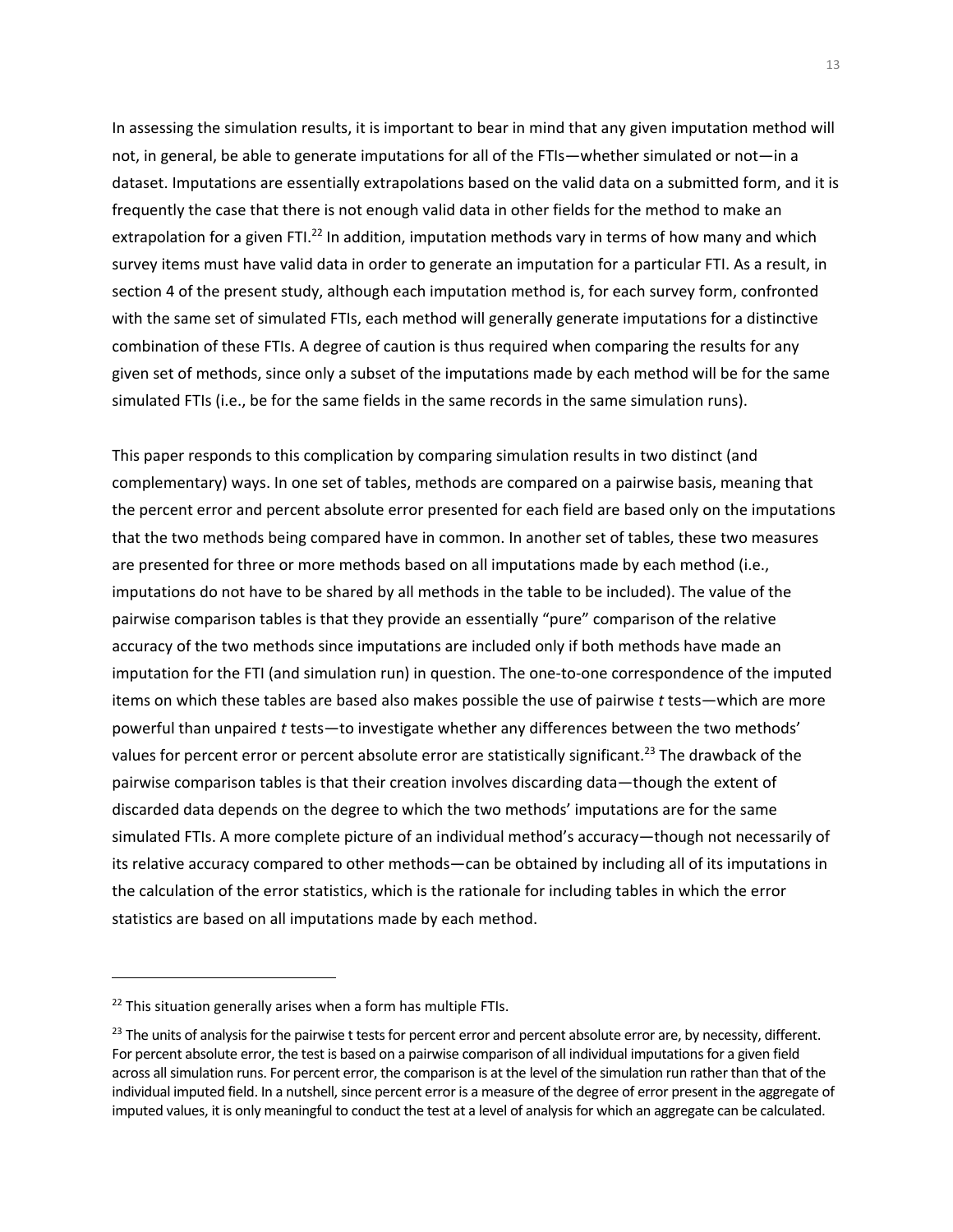# **4. Creating Simputation-Based Auto-Editing Systems**

Given the variety of imputation methods provided by Simputation, there is a wide array of options for setting up a Simputation-based auto-editing system. To make this task more manageable, BEA focused on creating auto-editing systems for the 10D and 15B that follow the Banff model of using one modelbased imputation method and one donor imputation method. As explained above, for each of the 11 Simputation methods tested, 100 simulation runs were conducted, for each form, in which only the method under analysis was used to produce imputations (2 forms × 11 methods × 100 runs = 2,200 total simulation runs). The data used for the 10D are from survey year 2019, and the data used for the 15B are from 2015. Based on the results of this analysis, the best method of each type (donor and modelbased) will be selected for each survey form.

Before presenting the results of this analysis, it is worth noting that, while the results are not presented here (though see Terrie 2018), a similar approach was used to optimize the Banff-based auto-editing systems currently in use at BEA. As Banff only provides one model-based and one donor imputation method, choosing among the available methods does not present the same difficulty as with Simputation. However, as discussed above, Banff's imputation methods can still be customized in a variety of ways, such as using industry codes to restrict the allowable donor-recipient matches and using stepwise selection in the identification of predictor variables for Proc Estimator, and simulation studies played a role in determining which of these customizations would be most helpful.<sup>24</sup>

Tables 2 through 5 provide the results for Simputation's donor imputation methods for the 10D and 15B forms. All of the auto-edited fields on each survey are listed in the tables. There are 7 auto-edited fields on the relatively simple 10D form and 17 auto-edited fields on the more complex 15B. These forms do collect more than 7 and 17 data items, respectively, but the other fields are not auto-edited for a variety of reasons. For example, many fields take categorical rather than numeric values, and BEA does not use pre-packaged statistical imputation procedures on categorical variables, as these procedures have generally been designed for use with continuous, numeric variables.<sup>25</sup>

 $24$  The imputation methods available in Simputation can also be customized in many ways. To ensure the comparability of results generated by different methods, similar customizations were used, where possible, for similar methods. For example, the same selection algorithm was used to select matching variables for all of the donor imputation methods, and, for all of the donor methods, donors and recipients were required to have the same four-digit NAICS code. Likewise, the decision tree-based methods were all customized in the same way, as were the regression-based methods, to the extent possible.

 $25$  Key categorical variables on the 10D include industry and country of the affiliate and on the 15B industry of the affiliate and country and industry of the foreign parent and ultimate beneficial owner. To the extent that it is necessary to identify errors in or perform recoding on these fields, these issues are dealt with in a stand-alone "pre-editing" program designed by BEA specifically for that purpose.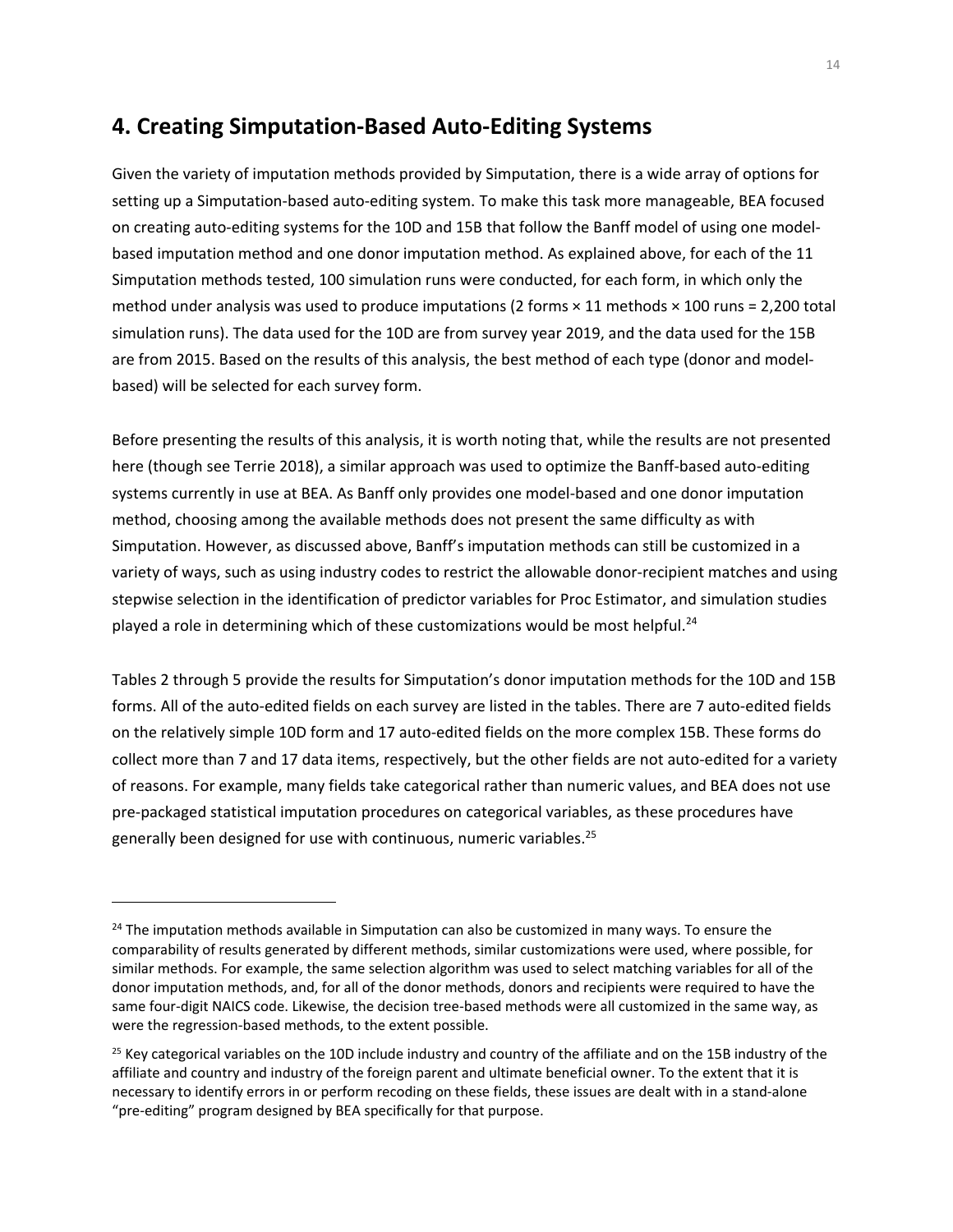impute\_pmm, their percent absolute errors are higher than those obtained by the other two methods Table 3 presents the complete results for all of the donor imputation methods for the 15B, and table 4 provides a pairwise comparison of the two best performing of these methods, the *k*-nearest neighbor (impute\_knn) and predictive mean matching (impute\_pmm) methods. Overall, the results in these two tables tend to favor impute\_knn as being the best donor imputation method for use with the BE-15B. The sequential and random hot deck methods (impute shd and imputed rhd, respectively) are disqualified for selection as the best donor imputation method for the 15B by their high percent absolute errors. While their percent errors are generally similar to those for impute\_knn and for all but two of the fields (capital gains and manufacturing employment)—and in most cases they are considerably higher. In regard to impute\_pmm, its main weakness is that it imputed a much smaller proportion of FTIs than did the other methods (see the last row of table 3)—and was able to make no imputations whatsoever for assets, net income, and owners' equity. To be sure, impute\_pmm does tend to produce somewhat more accurate imputations than does impute\_knn (see the pairwise comparisons in table 4), but the small proportion of FTIs imputed is a major liability for this method. An accurate method is of little use if it imputes so little data that it prevents BEA from auto-editing all of the forms that require auto-editing.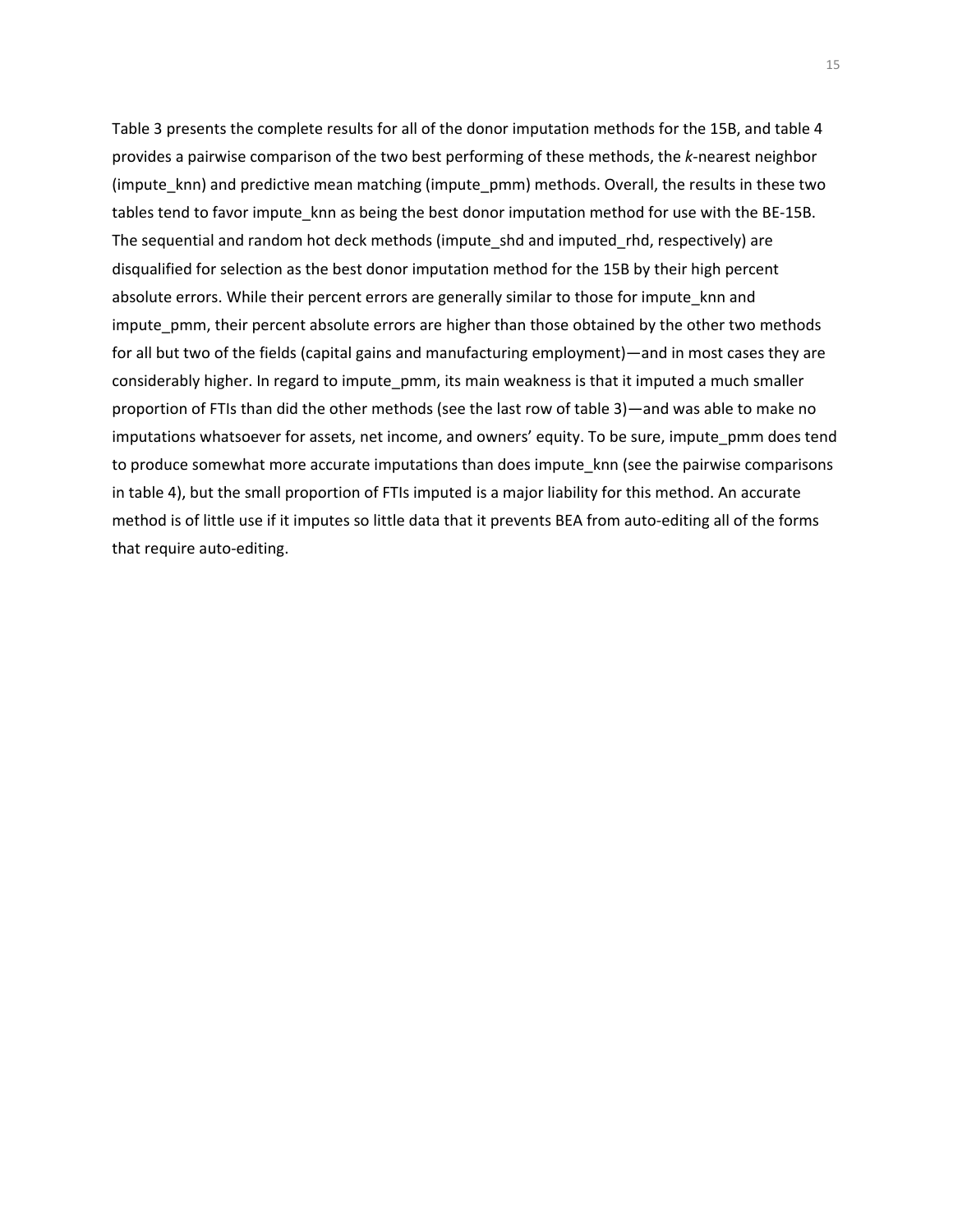| <b>Field</b>         |            | Pct. Abs. Error |            |            |  |  |  |  |
|----------------------|------------|-----------------|------------|------------|--|--|--|--|
|                      | impute knn | impute shd      | impute rhd | impute pmm |  |  |  |  |
| Assets               | 32.10      | 163.50          | 116.39     |            |  |  |  |  |
| Cap. Gains           | 119.88     | 306.03          | 205.65     | 343.70     |  |  |  |  |
| Employment           | 44.24      | 83.70           | 138.17     | 19.13      |  |  |  |  |
| Emp. Comp.           | 43.87      | 84.32           | 246.71     | 31.02      |  |  |  |  |
| Mfg. Emp.            | 130.34     | 38.41           | 73.95      | 55.99      |  |  |  |  |
| PP&E Exp.            | 131.62     | 247.80          | 202.78     | 51.96      |  |  |  |  |
| Exports              | 85.07      | 102.02          | 134.07     | 40.42      |  |  |  |  |
| Gross PP&E           | 45.57      | 197.93          | 151.99     | 21.89      |  |  |  |  |
| Imports              | 80.56      | 101.88          | 116.13     | 65.04      |  |  |  |  |
| <b>Interest Paid</b> | 84.17      | 123.00          | 147.09     | 34.07      |  |  |  |  |
| Interest Rec.        | 85.58      | 101.11          | 133.01     | 80.54      |  |  |  |  |
| Liabilities          | 49.36      | 139.91          | 324.32     | 1.97       |  |  |  |  |
| Net Income           | 93.97      | 154.12          | 154.32     |            |  |  |  |  |
| Own. Equity          | 48.48      | 149.81          | 162.84     |            |  |  |  |  |
| R&D                  | 49.02      | 135.95          | 189.38     | 66.16      |  |  |  |  |
| <b>Sales</b>         | 44.80      | 57.04           | 126.34     | 18.55      |  |  |  |  |
| U.S. Inc. Tax        | 100.83     | 116.88          | 151.81     | 111.10     |  |  |  |  |

## **Table 3. Comparison of Donor Imputation Methods for the BE-15B**

| <b>Field</b>         |            |            | Pct. Error |            |  |  |  |  |  |
|----------------------|------------|------------|------------|------------|--|--|--|--|--|
|                      | impute_knn | impute_shd | impute_rhd | impute_pmm |  |  |  |  |  |
| Assets               | $-6.24$    | 124.31     | $-32.31$   |            |  |  |  |  |  |
| Cap. Gains           | $-178.78$  | $-177.23$  | $-355.78$  | 203.94     |  |  |  |  |  |
| Employment           | $-13.54$   | 30.77      | 13.42      | $-5.76$    |  |  |  |  |  |
| Emp. Comp.           | $-18.44$   | 32.89      | 112.37     | $-0.43$    |  |  |  |  |  |
| Mfg. Emp.            | 76.67      | $-7.10$    | $-7.49$    | 25.66      |  |  |  |  |  |
| PP&E Exp.            | 48.86      | 181.89     | 44.40      | $-0.15$    |  |  |  |  |  |
| Exports              | 8.98       | 47.09      | $-18.18$   | 12.79      |  |  |  |  |  |
| Gross PP&E           | $-14.47$   | 170.15     | 17.53      | 1.18       |  |  |  |  |  |
| Imports              | 2.73       | 54.57      | $-16.22$   | 26.83      |  |  |  |  |  |
| <b>Interest Paid</b> | $-11.71$   | 36.30      | 10.10      | $-8.85$    |  |  |  |  |  |
| Interest Rec.        | 16.43      | 54.00      | $-3.58$    | 37.72      |  |  |  |  |  |
| <b>Liabilities</b>   | $-24.95$   | 92.92      | 184.52     | 0.28       |  |  |  |  |  |
| Net Income           | 67.35      | 22.74      | 105.62     |            |  |  |  |  |  |
| Own. Equity          | $-23.65$   | 87.97      | $-1.42$    |            |  |  |  |  |  |
| R&D                  | $-21.79$   | 89.05      | 45.00      | 4.40       |  |  |  |  |  |
| Sales                | $-24.45$   | 33.26      | $-2.09$    | 5.97       |  |  |  |  |  |
| U.S. Inc. Tax        | $-3.56$    | 3.53       | 8.75       | $-4.26$    |  |  |  |  |  |
| Pct. Imputed         | 94.06      | 77.19      | 77.19      | 8.16       |  |  |  |  |  |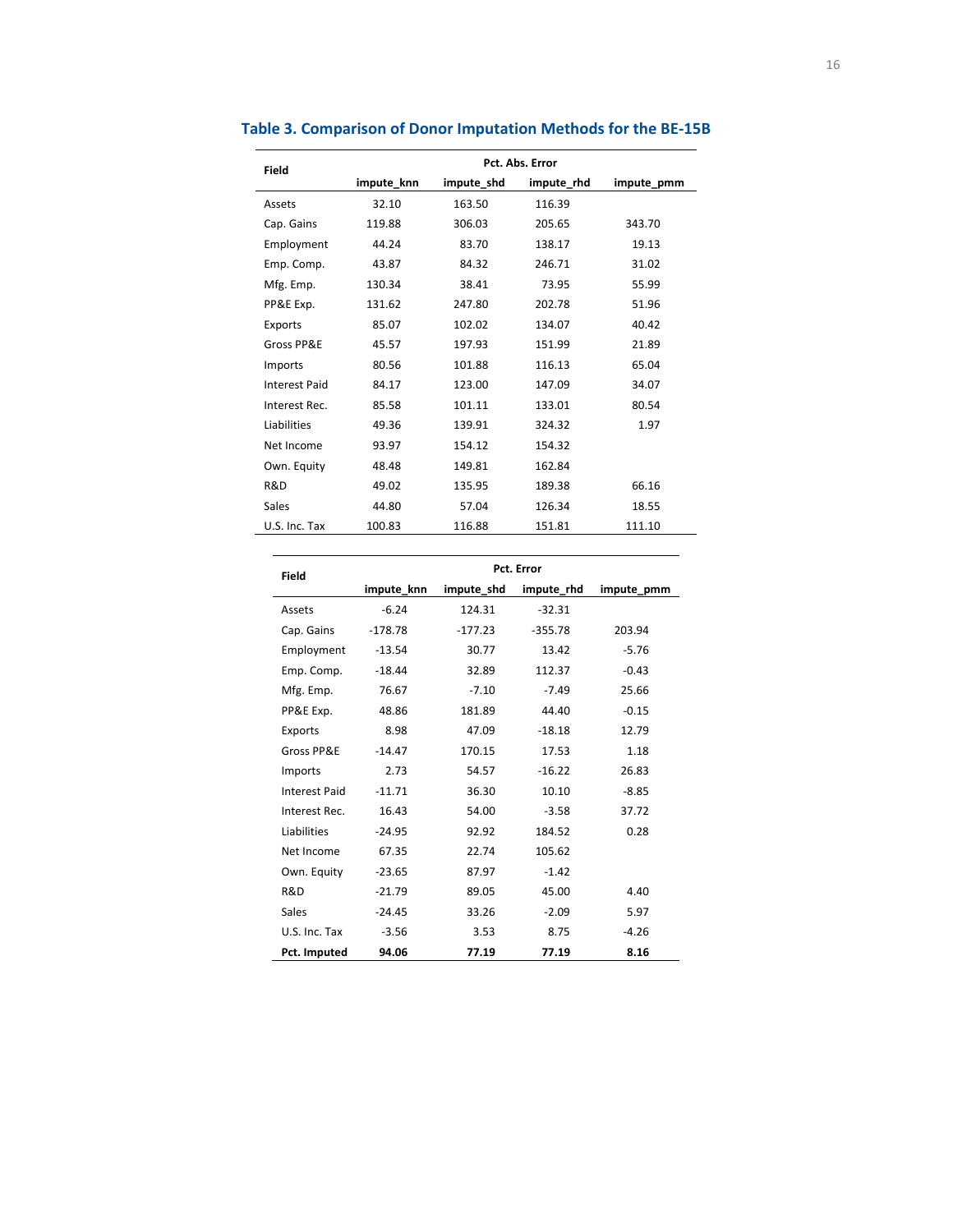| <b>Field</b>         |            | Pct. Abs. Error | Pct. Error |             |  |
|----------------------|------------|-----------------|------------|-------------|--|
|                      | impute knn | impute_pmm      | impute knn | impute pmm  |  |
| Cap. Gains           | 198.69     | 343.70          | 199.52     | 203.94      |  |
| Employment           | 24.84      | $19.13^{+}$     | $-4.52$    | $-5.76$     |  |
| Emp. Comp.           | 27.17      | 31.02           | $-8.09$    | $-0.43$     |  |
| Mfg. Emp.            | 44.88***   | 55.99           | $-2.51***$ | 25.66       |  |
| PP&E Expend.         | 59.20      | 51.96+          | $-13.83$   | $-0.15^{+}$ |  |
| Exports              | 62.67      | 40.42**         | $-11.34$   | 12.79       |  |
| Gross PP&E           | 50.11      | 21.89***        | $-17.80$   | $1.18***$   |  |
| Imports              | 60.81      | 65.04           | $-16.81$   | 26.83       |  |
| <b>Interest Paid</b> | 67.69      | 34.07+          | $-10.96$   | $-8.85^{+}$ |  |
| Interest Rec.        | 64.00**    | 80.54           | $-4.40$ ** | 37.72       |  |
| Liabilities          | 38.22      | $1.97***$       | $-11.68$   | $0.28***$   |  |
| R&D                  | 82.45      | 66.16+          | $-20.50$   | 4.40        |  |
| <b>Sales</b>         | 27.12      | 18.55**         | $-9.16$    | $5.97*$     |  |
| U.S. Income Tax      | $91.57$ *  | 111.10          | $-0.57$    | $-4.26$     |  |

## **Table 4. Pairwise Comparison of impute\_knn and impute\_pmm for the BE-15B26**

Results of pairwise *t* tests are indicated by the superscript asterisks (\*) and plus signs (+). If, for a given field, one of the methods has a percent absolute error or percent error that is statistically significantly closer to zero than the corresponding error for the other method, then its error percentage is marked with an asterisk or plus sign according to the following scheme: \*\*\* if the difference is significant at the  $\alpha$  = 0.0001 level, \*\* if significant at  $\alpha$  = 0.001, \* if significant at  $\alpha$  = 0.01, and + if significant at  $\alpha$  = 0.05.

Tables 5 and 6 present, respectively, complete results for donor imputation methods for the 10D and a pairwise comparison of impute knn and impute pmm. In partial contrast to the preceding results, these two tables indicate that predictive mean matching (impute pmm) is the best donor imputation method for the 10D. As seen in table 5, the sequential and random hot deck methods tend to have much higher percent errors for most fields, in both absolute and non-absolute terms, than do impute\_knn and impute\_pmm. The pairwise comparison of impute\_knn and impute\_pmm in table 6 indicates that the imputations generated by impute pmm tend to be more accurate than those generated by impute knn. As was the case with the 15B, impute\_knn tends to impute a larger proportion of FTIs than does impute pmm. However, this disadvantage in terms of the number of imputations generated is of less concern than it was with the 15B because impute pmm generates imputations for nearly half of all FTIs, and, as will be seen below, impute pmm is paired with a model-based imputation method that is able to generate imputations for a high proportion of FTIs on the 10D.

<sup>&</sup>lt;sup>26</sup> For each field, two pairwise t tests were conducted: one for percent absolute error and one for percent error. The tests for percent absolute error are based on calculating, for both methods, the absolute difference between each individual imputation and its corresponding reported value and testing whether the mean of these differences across all simulation runs is greater for one method than the other. For percent error, the tests involve calculating, for both methods, the difference between the sum of the imputed values and the sum of their corresponding reported values for each simulation run and testing whether the mean of the absolute value of these differences is greater for one method than the other. In other words, the tests for percent error are of whether the differences for one method are closer to zero than those of the other method rather than of whether the raw difference between the two methods' errors is itself significant.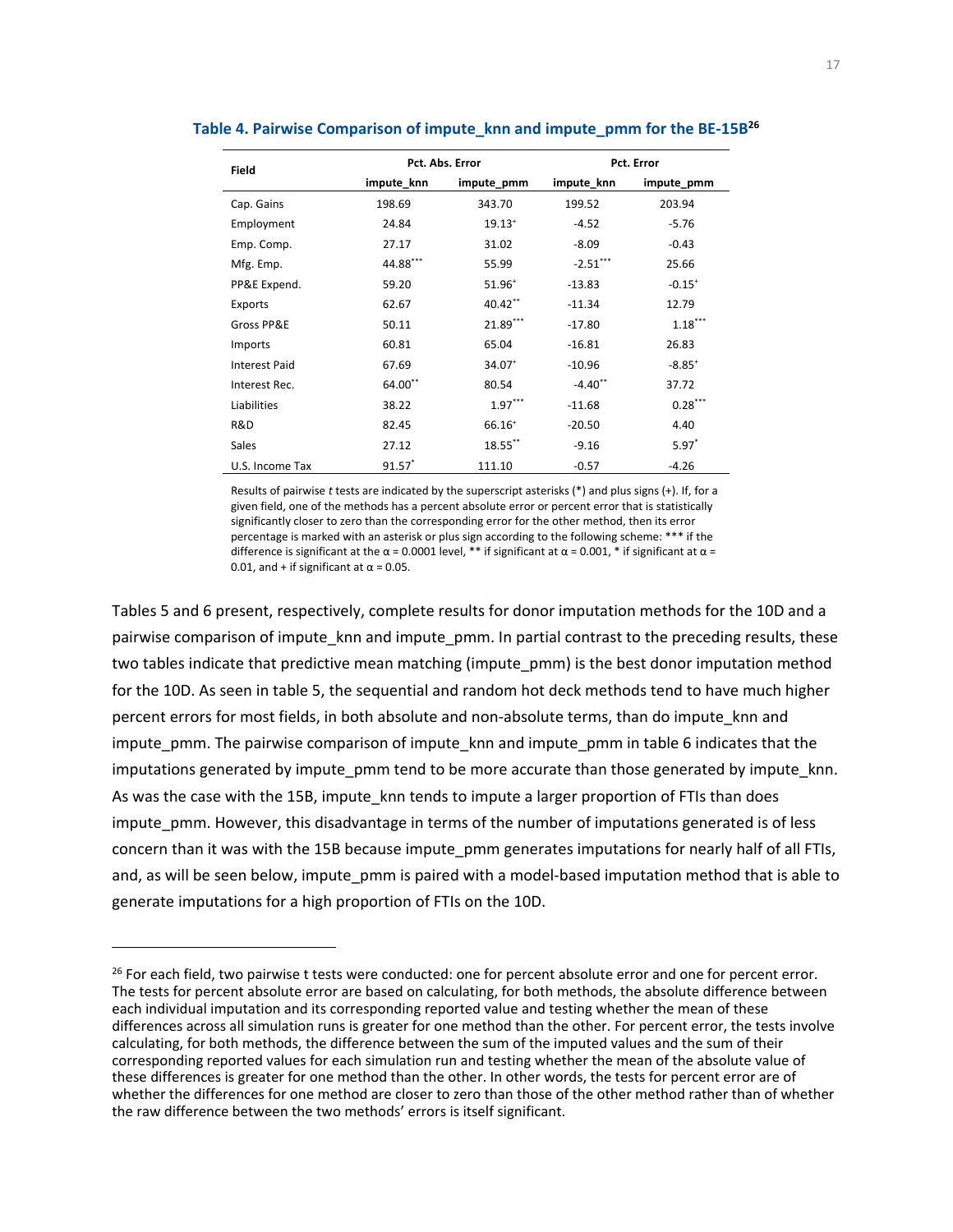| Field            | Pct. Abs. Error |            |            |            |  |  |  |
|------------------|-----------------|------------|------------|------------|--|--|--|
|                  | impute knn      | impute shd | impute rhd | impute pmm |  |  |  |
| Assets           | 85.84           | 700.27     | 135.44     | 61.81      |  |  |  |
| Debts Payable    | 118.46          | 114.28     | 107.84     | 130.49     |  |  |  |
| Debts Receivable | 146.53          | 174.59     | 125.49     | 157.18     |  |  |  |
| Employment       | 116.45          | 159.71     | 154.58     | 101.81     |  |  |  |
| Liabilities      | 83.98           | 260.11     | 146.69     | 66.19      |  |  |  |
| Net Income       | 134.44          | 197.30     | 174.07     | 110.95     |  |  |  |
| Sales            | 81.47           | 121.34     | 136.77     | 70.45      |  |  |  |
|                  |                 |            |            |            |  |  |  |
| Field            |                 |            |            |            |  |  |  |

#### **Table 5. Comparison of Donor Imputation Methods for the BE-10D**

| Field            | Pct. Error |            |            |            |  |  |  |
|------------------|------------|------------|------------|------------|--|--|--|
|                  | impute knn | impute shd | impute rhd | impute pmm |  |  |  |
| Assets           | $-6.33$    | 699.49     | 9.61       | 0.73       |  |  |  |
| Debts Payable    | $-44.51$   | $-66.94$   | $-81.98$   | 6.12       |  |  |  |
| Debts Receivable | $-24.56$   | $-2.09$    | $-66.04$   | 6.59       |  |  |  |
| Employment       | $-7.16$    | 30.40      | 2.18       | 4.66       |  |  |  |
| Liabilities      | $-14.16$   | 175.47     | $-1.11$    | $-0.36$    |  |  |  |
| Net Income       | 20.84      | $-120.61$  | $-17.01$   | 3.56       |  |  |  |
| Sales            | $-12.99$   | 27.80      | $-1.06$    | 1.12       |  |  |  |
| Pct. Imputed     | 99.08      | 98.62      | 97.77      | 47.94      |  |  |  |

## **Table 6. Pairwise Comparison of impute\_knn and impute\_pmm for the BE-10D**

| <b>Field</b>     |                          | Pct. Abs. Error | Pct. Error |            |  |
|------------------|--------------------------|-----------------|------------|------------|--|
|                  | impute knn<br>impute pmm |                 | impute knn | impute pmm |  |
| Assets           | 69.01                    | $62.14***$      | $-10.32$   | $0.50***$  |  |
| Debts Payable    | $116.31***$              | 131.15          | $-44.82$   | $5.51***$  |  |
| Debts Receivable | 144.05***                | 159.15          | $-28.87$   | $6.48***$  |  |
| Employment       | 115.72                   | $101.81***$     | $-7.14$    | $4.66^{+}$ |  |
| Liabilities      | 75.54                    | $66.19***$      | $-14.80$   | $-0.36***$ |  |
| Net Income       | 125.40                   | 110.95***       | 22.87      | $3.56+$    |  |
| Sales            | 76.53                    | 70.45***        | $-14.82$   | $1.12***$  |  |

The next step is to choose model-based imputation methods. The results for the 15B are in tables 7 and 8a to 8f. These tables present, respectively, the complete results for all model-based methods and pairwise comparisons of the robust linear models (impute\_rlm) method with each other method. The results in these tables tend to support the conclusion that impute\_rlm is the best model-based imputation method for use with the 15B. To be sure, when the results are based on all imputations made by each method, as in table 6, other methods, notably impute\_en and impute\_rf, have somewhat lower percent errors and percent absolute errors for many of the fields on the 15B. However, impute\_rlm imputed a much larger proportion of simulated FTIs than the methods that appear to outperform it in table 7 (see the last row of the table), suggesting that its higher average errors may be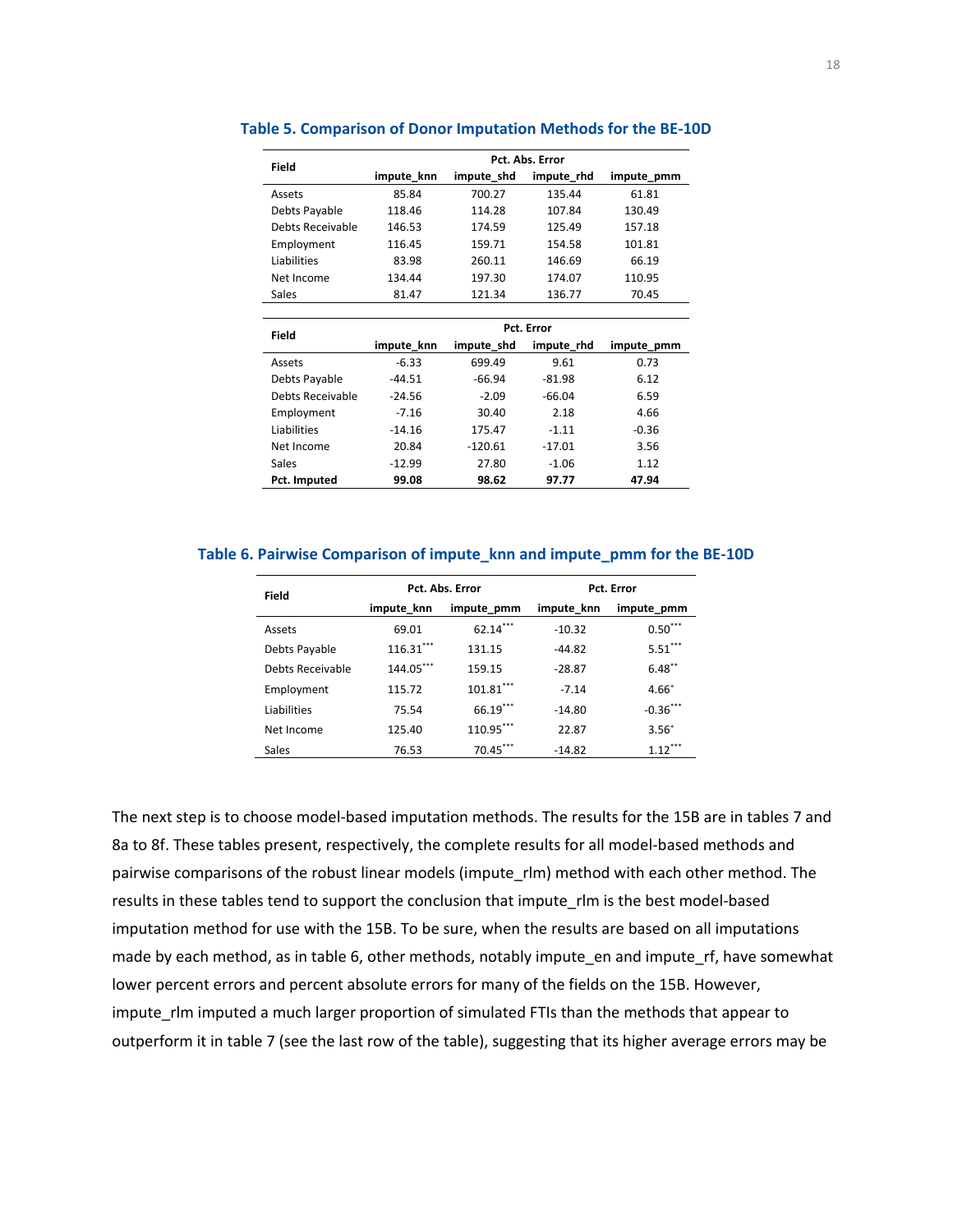methods generated no imputations at all.<sup>27</sup> due to its having imputed more items that are relatively hard to impute and for which the other

Evidence that impute rlm does in fact tend to produce imputations that are as accurate or more accurate than the other methods is provided in tables 8a to 8f, in which it is compared one-to-one against each of the other model-based methods using only the fields that both methods imputed. To be sure, the comparison of impute\_rlm and impute\_en in table 8b suggests that a case might be made for selecting impute\_en rather than impute\_rlm. For nine of the seventeen fields, impute\_en produces imputations that are more accurate than those produced by impute rlm as measured by one or both error measures, whereas impute rlm only performs better than impute en on six of the seventeen fields. Despite this slight advantage for impute\_en in the pairwise comparison, impute\_rlm was selected for use with the 15B based on two considerations. The first consideration is based on the fact that, since different sets of imputations are used in each pairwise comparison, transitivity does not necessarily hold between pairwise comparison results. That is, even though impute en slightly outperforms impute rlm in their pairwise comparison and impute\_rlm outperforms all other methods, impute en does not actually outperform all of the other methods in pairwise comparisons.<sup>28</sup> The second consideration is that impute rlm imputes a larger proportion of FTIs than impute en or any other method that performed reasonably well on the 15B, such as impute\_rf and impute\_mf.

One final point regarding the results in tables 7 and 8a to 8f concerns the performance of impute  $\text{Im.}^{29}$ Recall that impute Im is equivalent to the regression-based imputation procedure provided by Banff with Proc Estimator. Tables 7 and 8a indicate that impute\_lm is clearly outperformed by a number of the other methods available in Simputation, especially impute\_rlm. The results in these tables thus show that the availability of these additional model-based imputation methods is an advantage of Simputation over Banff.

 $27$  An item on a given form will be more difficult to impute to the extent to which fields with which it is correlated do not have valid data on which to base the imputation. For example, since employment and employee compensation tend to be highly correlated, it is more difficult to impute employment when employee compensation also needs to be imputed.

 $28$  In particular, impute rf outperforms impute en in their pairwise comparison.

 $^{29}$  The extraordinarily high percent error for the imputations of capital gains made by impute Im is primarily a function of two factors: (1) reported values of capital gains, which can be positive or negative, tend to be relatively symmetrically distributed around zero, and (2) impute\_lm's imputations systematically underestimate the reported values of capital gains, usually by a wide margin. As a result of the first factor, the denominator in the calculation of percent error tends to have a low (absolute) value, as positive and negative reported values cancel one another out. The result of the second factor, on the other hand, is a numerator that is the sum of almost entirely negative errors that, naturally, do not cancel one another out.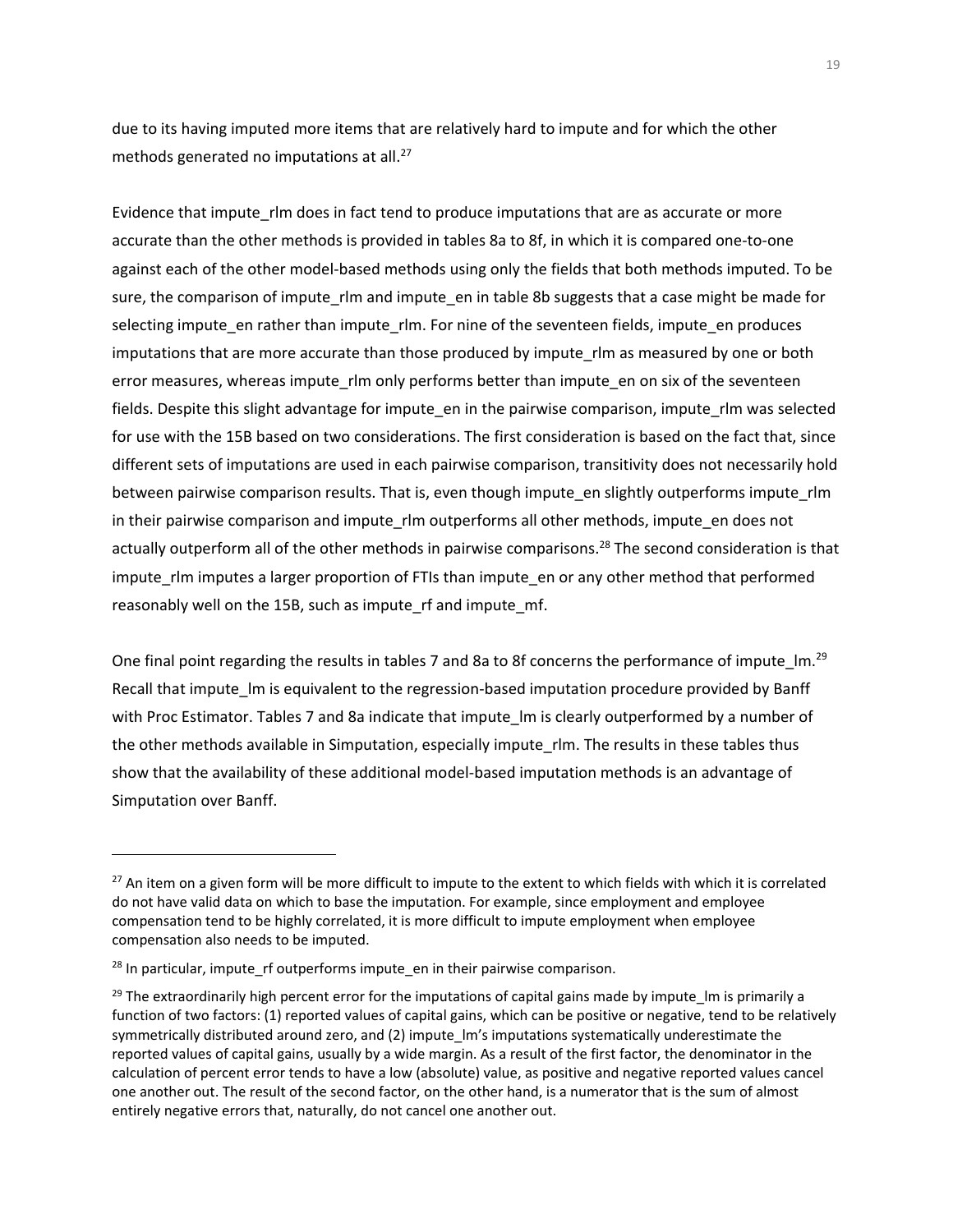| Field                | Pct. Abs. Error |            |           |             |           |           |           |  |
|----------------------|-----------------|------------|-----------|-------------|-----------|-----------|-----------|--|
|                      | impute_lm       | impute_rlm | impute_en | impute_cart | impute_rf | impute_mf | impute_em |  |
| Assets               | 28.38           | 22.68      | 30.79     | 61.95       | 31.81     | 37.41     | 26.55     |  |
| Capital Gains        | 625.86          | 104.64     | 121.47    | 111.57      | 119.47    | 121.51    | 207.76    |  |
| Employment           | 21.68           | 31.08      | 31.58     | 59.63       | 23.43     | 48.05     | 48.66     |  |
| Emp. Comp.           | 23.86           | 30.74      | 16.51     | 53.96       | 22.62     | 39.46     | 28.07     |  |
| Mfg. Emp.            | 84.52           | 90.88      | 83.52     | 72.82       | 74.11     | 71.36     | 68.52     |  |
| PP&E Exp.            | 139.80          | 93.51      | 78.67     | 98.98       | 85.26     | 93.04     | 105.27    |  |
| Exports              | 82.20           | 54.08      | 29.51     | 67.34       | 34.52     | 69.94     | 89.86     |  |
| Gross PP&E           | 39.02           | 25.85      | 13.00     | 76.72       | 25.27     | 44.52     | 41.46     |  |
| Imports              | 109.93          | 61.74      | 37.78     | 63.37       | 44.09     | 92.92     | 134.85    |  |
| <b>Interest Paid</b> | 244.36          | 67.45      | 66.91     | 58.68       | 51.24     | 57.56     | 169.42    |  |
| Interest Rec.        | 442.25          | 68.09      | 68.36     | 103.59      | 99.90     | 103.48    | 392.74    |  |
| Liabilities          | 35.87           | 34.52      | 20.34     | 50.37       | 28.33     | 37.24     | 26.04     |  |
| Net Income           | 102.60          | 96.71      | 84.93     | 97.17       | 91.57     | 87.34     | 80.79     |  |
| Owners' Equity       | 43.33           | 43.86      | 12.70     | 62.56       | 26.10     | 50.61     | 37.67     |  |
| R&D                  | 97.26           | 27.41      | 22.62     | 93.29       | 56.63     | 73.64     | 62.31     |  |
| Sales                | 27.85           | 31.62      | 23.32     | 79.22       | 26.86     | 38.64     | 33.89     |  |
| U.S. Inc. Tax        | 237.56          | 106.45     | 96.90     | 83.48       | 78.64     | 78.51     | 135.33    |  |

## **Table 7. Comparison of Model-Based Imputation Methods for the BE-15B**

| <b>Field</b>         | Pct. Error |            |           |             |           |           |           |  |  |
|----------------------|------------|------------|-----------|-------------|-----------|-----------|-----------|--|--|
|                      | impute Im  | impute rlm | impute en | impute cart | impute rf | impute mf | impute em |  |  |
| Assets               | $-0.91$    | $-6.98$    | $-18.42$  | $-10.60$    | 2.37      | $-2.13$   | $-3.64$   |  |  |
| Capital Gains        | 99,059.04  | $-92.92$   | $-113.66$ | $-96.86$    | $-126.16$ | $-185.12$ | 429.28    |  |  |
| Employment           | 5.72       | $-3.96$    | $-6.37$   | 11.92       | $-0.15$   | 17.95     | 23.72     |  |  |
| Emp. Comp.           | 4.61       | $-2.42$    | $-2.84$   | $-8.11$     | $-5.74$   | 2.47      | 6.40      |  |  |
| Mfg. Emp.            | 26.12      | 49.83      | 23.58     | $-28.10$    | $-29.01$  | $-24.83$  | 55.74     |  |  |
| PP&E Exp.            | 88.28      | 17.89      | $-13.86$  | $-21.59$    | $-10.54$  | $-19.65$  | 58.81     |  |  |
| Exports              | 54.02      | 6.15       | 9.03      | $-17.25$    | $-11.63$  | $-16.82$  | 64.41     |  |  |
| Gross PP&E           | 17.26      | $-4.13$    | $-3.81$   | 2.73        | $-5.19$   | 7.64      | 26.10     |  |  |
| Imports              | 87.53      | 20.68      | 2.54      | $-13.59$    | $-17.01$  | $-7.21$   | 115.36    |  |  |
| <b>Interest Paid</b> | 205.08     | 14.09      | $-25.37$  | $-19.91$    | $-8.91$   | $-14.32$  | 103.03    |  |  |
| Interest Rec.        | 406.96     | 0.73       | $-19.34$  | $-47.06$    | $-44.04$  | $-39.83$  | 367.06    |  |  |
| Liabilities          | 15.26      | 14.44      | $-12.40$  | $-13.26$    | $-6.76$   | $-2.82$   | 7.51      |  |  |
| Net Income           | $-39.51$   | $-82.97$   | $-49.88$  | $-57.06$    | $-36.66$  | $-37.06$  | 8.32      |  |  |
| Owners' Equity       | $-25.44$   | $-34.83$   | $-8.03$   | $-2.96$     | 3.92      | $-14.50$  | $-10.01$  |  |  |
| R&D                  | 82.20      | $-2.80$    | 7.31      | $-13.85$    | $-33.12$  | $-17.60$  | 40.22     |  |  |
| <b>Sales</b>         | 6.76       | 10.30      | $-1.91$   | 21.19       | $-1.23$   | $-1.55$   | 0.18      |  |  |
| U.S. Inc. Tax        | 321.30     | 72.33      | 21.53     | $-4.81$     | 4.35      | 4.95      | 138.77    |  |  |
| <b>Pct Imputed</b>   | 65.21      | 80.05      | 55.16     | 83.21       | 55.38     | 35.94     | 66.61     |  |  |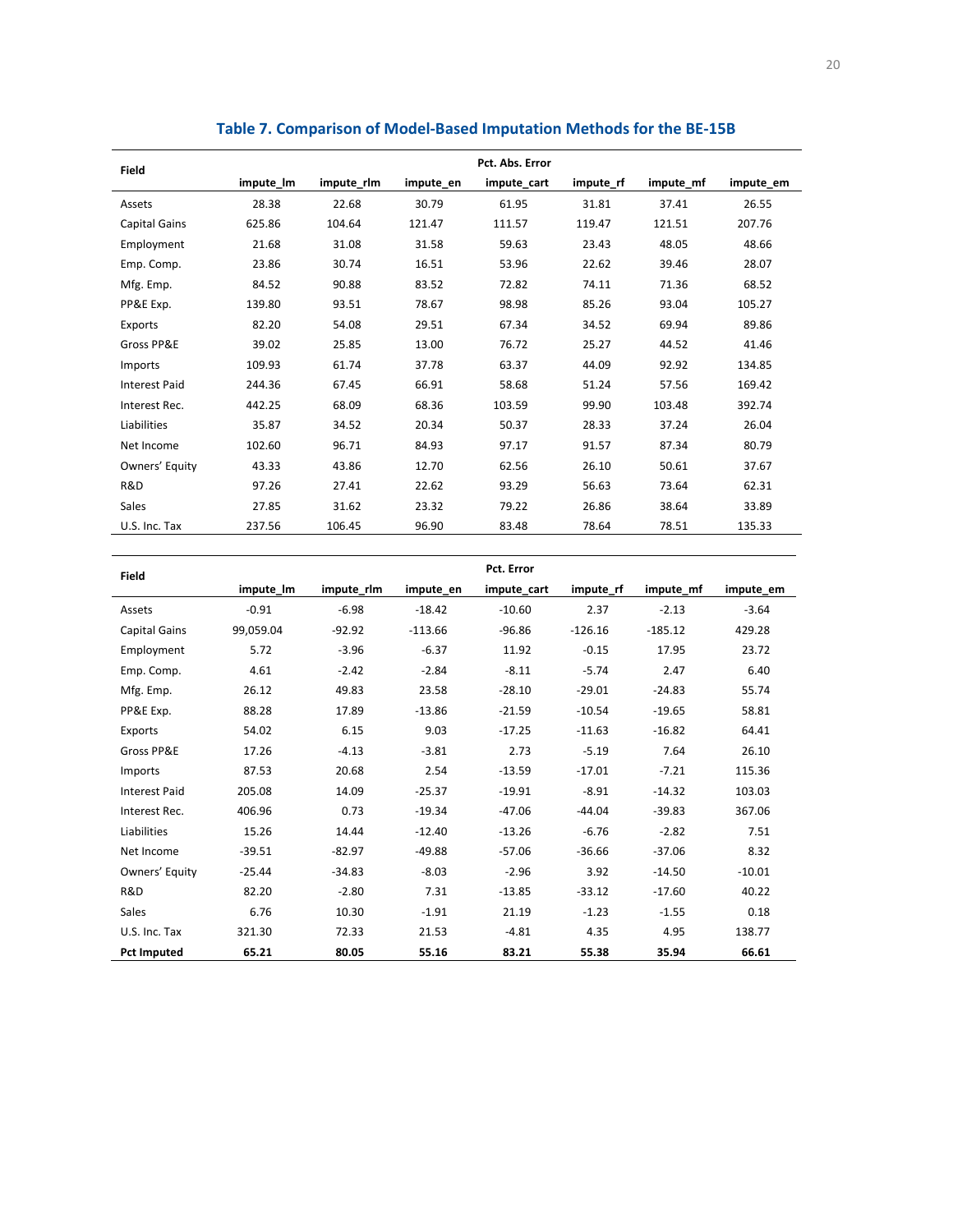## **Tables 8a-8f. Pairwise Comparisons of Model-Based Imputation Methods for the BE-15B**

**Table 8a. Comparison of impute\_rlm and impute\_lm Table 8b. Comparison of impute\_rlm and impute\_en** 

| <b>Field</b>         | Pct. Abs. Error |          |                       | Pct. Error            | Pct. Abs. Error      |             | Pct. Error           |                       |
|----------------------|-----------------|----------|-----------------------|-----------------------|----------------------|-------------|----------------------|-----------------------|
|                      | rlm             | lm       | rlm                   | <b>Im</b>             | rlm                  | en          | rlm                  | en                    |
| Assets               | $23.41***$      | 28.38    | $-8.19$               | $-0.91$               | $25.41$ <sup>*</sup> | 31.03       | $-9.32$ *            | $-18.75$              |
| <b>Capital Gains</b> | $105.19***$     | 623.94   | $-170.38***$          | 108,959.09            | 104.47**             | 120.72      | $-95.00$             | $-112.62$             |
| Employment           | $20.74***$      | 22.29    | $-1.33$ <sup>**</sup> | 6.02                  | $17.54***$           | 30.79       | $-0.27***$           | $-5.11$               |
| Emp. Comp.           | 19.10***        | 24.07    | $-1.06$ <sup>*</sup>  | 4.74                  | 19.50                | $15.76***$  | $-1.89$              | $-2.35$               |
| Mfg. Emp.            | 88.09           | 83.14*** | 47.15                 | $24.91***$            | 84.95                | 79.49       | 45.00                | 19.60***              |
| PP&E Exp.            | 94.32***        | 138.57   | $19.09***$            | 87.04                 | 88.66                | $77.76*$    | 22.48                | $-14.84$              |
| Exports              | 52.34***        | 82.20    | $8.66***$             | 54.02                 | 28.70                | 30.86       | 11.83                | 10.18                 |
| Gross PP&E           | 25.72***        | 37.59    | $-4.09***$            | 15.92                 | 15.52                | 12.85       | $-5.45$              | $-3.96+$              |
| Imports              | 54.85***        | 109.38   | 23.88***              | 87.62                 | 30.85**              | 37.21       | $1.54^{+}$           | 2.37                  |
| <b>Interest Paid</b> | $62.64***$      | 240.88   | $13.52***$            | 201.51                | 45.15***             | 65.33       | $-4.47***$           | $-27.10$              |
| Interest Rec.        | 46.23***        | 380.78   | $-7.48***$            | 344.92                | $57.83^{+}$          | 66.44       | $-7.88$ <sup>*</sup> | $-22.02$              |
| Liabilities          | 36.10           | 35.87    | 17.99                 | 15.26***              | 29.12                | $20.73$ **  | 6.18                 | $-13.00$              |
| Net Income           | 96.76***        | 102.60   | $-84.50$              | $-39.52***$           | 96.00                | 85.65***    | $-79.78$             | $-49.40$ <sup>*</sup> |
| Owners' Equity       | 43.09           | 43.33    | $-36.85$              | $-25.44$ <sup>+</sup> | 21.73                | $12.35^{+}$ | $-12.39$             | $-8.44$               |
| R&D                  | 25.96***        | 97.26    | $-2.19***$            | 82.19                 | 20.23                | 22.54       | 2.59                 | 7.79                  |
| Sales                | 25.57***        | 27.45    | $5.09***$             | 7.65                  | 25.53                | 22.99       | 5.30                 | $-1.60$ <sup>*</sup>  |
| U.S. Inc. Tax        | 98.39***        | 237.58   | 58.74***              | 321.40                | 99.14                | 96.67       | 61.04                | $21.76***$            |

## **Table 8c. Comparison of impute\_rlm and impute\_cart Table 8d. Comparison of impute\_rlm and impute\_rf**

| <b>Field</b>         | Pct. Abs. Error    |          | Pct. Error |                       | Pct. Abs. Error |             | Pct. Error  |                      |
|----------------------|--------------------|----------|------------|-----------------------|-----------------|-------------|-------------|----------------------|
|                      | rlm                | cart     | rlm        | cart                  | rlm             | rf          | rlm         | rf                   |
| Assets               | 19.67***           | 61.17    | $-2.44***$ | $-12.18$              | $22.72***$      | 32.08       | $-2.57$     | 2.15                 |
| <b>Capital Gains</b> | 107.41             | 112.24   | $-97.94$   | $-89.74$              | 106.91          | 119.25      | $-110.50$   | $-121.58$            |
| Employment           | 30.96***           | 58.81    | $-2.55***$ | 10.97                 | $20.12*$        | 23.29       | 0.98        | 0.04                 |
| Emp. Comp.           | 31.84***           | 52.83    | $-3.26"$   | $-8.67$               | $19.49*$        | 21.90       | $-1.80^{+}$ | $-4.88$              |
| Mfg. Emp.            | 93.22              | 68.42*** | 53.34      | $-32.24***$           | 87.56           | 69.55***    | 47.34       | $-33.70$ **          |
| PP&E Exp.            | 93.22              | 95.64    | 20.50      | $-19.95$              | 86.90           | 84.54       | 22.01       | $-10.75$             |
| Exports              | 55.13***           | 67.42    | 6.33       | $-17.46$              | $29.12***$      | 35.84       | 11.04       | $-11.34$             |
| Gross PP&E           | 26.55***           | 72.92    | $-3.77$ ** | $-0.56$               | $18.69***$      | 25.09       | $-8.51$     | $-5.65$              |
| Imports              | 62.12              | 60.78    | 20.91      | $-15.40$              | $31.19***$      | 43.80       | $0.88***$   | $-16.77$             |
| <b>Interest Paid</b> | 66.92              | 55.05*** | 11.02      | $-20.19$              | 48.77           | 48.98       | $-3.38$     | $-10.63$             |
| Interest Rec.        | $67.61***$         | 100.96   | $0.33***$  | $-51.79$              | $64.53***$      | 99.96       | $-1.92***$  | $-48.85$             |
| Liabilities          | 34.74 <sup>+</sup> | 49.88    | 14.54      | $-15.19$              | 32.91           | 28.18       | 8.36        | $-8.03$              |
| Net Income           | 96.69              | 96.88    | $-83.36$   | $-58.95$ <sup>*</sup> | 96.66           | $92.30^{+}$ | $-84.25$    | $-37.09$ **          |
| Owners' Equity       | 43.86              | 61.68    | $-34.83$   | $-4.42$               | $0.00***$       | 26.10       | $0.00*$     | 3.92                 |
| R&D                  | $30.00***$         | 94.62    | $-3.11***$ | $-13.29$              | 20.87***        | 57.07       | $2.12***$   | $-33.32$             |
| Sales                | 33.90***           | 78.43    | 11.88***   | 24.50                 | 26.34           | 26.85       | 5.93        | $-1.37$ <sup>+</sup> |
| U.S. Inc. Tax        | 106.66             | 82.61*** | 72.57      | $-3.63***$            | 97.75           | 78.34***    | 57.76       | $5.01***$            |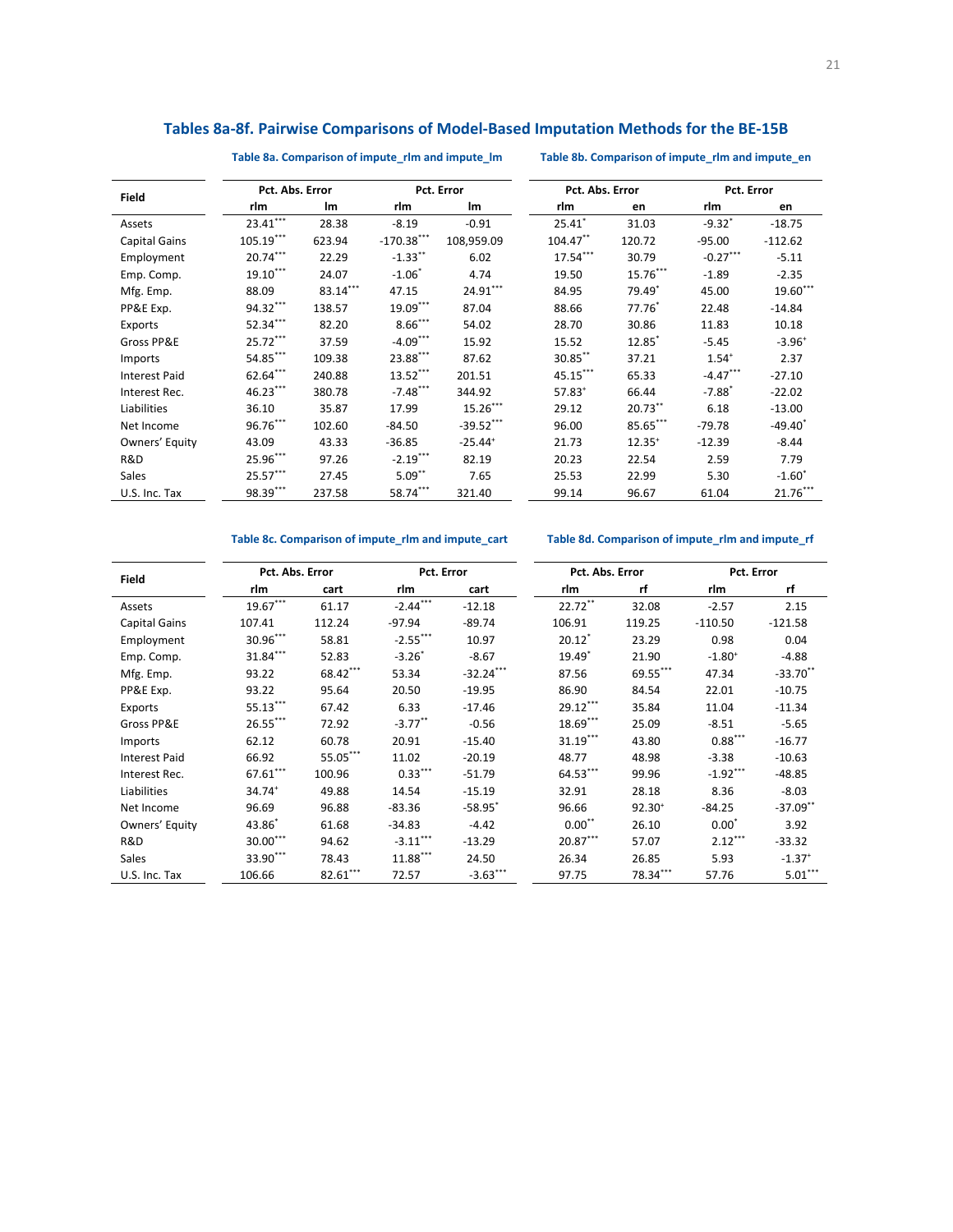| Table 8e. Comparison of impute_rlm and impute_mf |  |  |  |  |  |
|--------------------------------------------------|--|--|--|--|--|
|--------------------------------------------------|--|--|--|--|--|

Table 8f. Comparison of impute\_rlm and impute\_em

| <b>Field</b>         |                      | Pct. Abs. Error |                      | Pct. Error  |             | Pct. Abs. Error |             | Pct. Error |  |
|----------------------|----------------------|-----------------|----------------------|-------------|-------------|-----------------|-------------|------------|--|
|                      | rlm                  | mf              | rlm                  | mf          | rlm         | em              | rlm         | em         |  |
| Assets               | $19.41$ <sup>*</sup> | 37.08           | $-11.14$             | $-2.54$     | 20.66***    | 25.30           | $-9.56$     | $-4.81$    |  |
| <b>Capital Gains</b> | 113.22               | 122.84          | $-288.33$            | $-161.34$   | $104.44***$ | 204.14          | $-94.48$ ** | 401.76     |  |
| Employment           | 28.06***             | 46.96           | $-2.09***$           | 17.85       | $26.04***$  | 42.59           | $-2.63***$  | 21.10      |  |
| Emp. Comp.           | 25.82***             | 37.95           | $0.57^{+}$           | 2.82        | $23.76*$    | 26.39           | $-0.52^{+}$ | 6.07       |  |
| Mfg. Emp.            | 91.72                | $66.14***$      | 50.80                | $-30.05***$ | 75.27       | 57.32***        | 43.03       | 44.46      |  |
| PP&E Exp.            | 98.06                | 89.80           | 17.35                | $-17.6$     | 95.32       | 101.80          | 19.72***    | 62.63      |  |
| Exports              | 58.44                | 66.37           | 7.78                 | $-11.11$    | $51.35***$  | 90.00           | $4.57***$   | 65.05      |  |
| Gross PP&E           | 26.52***             | 42.11           | $-4.88$ <sup>*</sup> | 5.76        | $24.22*$    | 38.99           | $-5.51$ **  | 23.72      |  |
| Imports              | 68.98                | 88.81           | 26.90                | $-11.34$    | 57.82***    | 131.19          | $17.80***$  | 112.20     |  |
| <b>Interest Paid</b> | 65.58                | 53.76***        | 9.26                 | $-15.75$    | 61.59***    | 140.13          | $10.22***$  | 72.23      |  |
| Interest Rec.        | 71.03***             | 102.59          | $4.25***$            | $-46.55$    | 86.87***    | 321.49          | $8.25***$   | 296.75     |  |
| Liabilities          | 29.89                | 34.48           | 9.44                 | $-5.94$     | 33.78       | 24.38***        | 13.67       | $5.76***$  |  |
| Net Income           | 96.75                | 88.15**         | $-82.87$             | $-37.20$ ** | 96.64       | 80.85***        | $-84.39$    | $5.12***$  |  |
| Owners' Equity       | 43.60                | 48.58           | $-33.78$             | $-16.73$    | 39.23       | 37.35           | $-22.44$    | $-10.37$   |  |
| R&D                  | $35.45***$           | 71.81           | $-10.42$             | $-19.16$    | 23.75***    | 62.31           | $0.24***$   | 40.91      |  |
| Sales                | 34.43                | 33.8            | 6.89                 | $0.21^{+}$  | 29.79       | 29.85           | 9.91        | $7.22^{+}$ |  |
| U.S. Inc. Tax        | 111.19               | 77.66***        | 84.98                | $6.59***$   | $103.47***$ | 133.41          | 68.33***    | 139.12     |  |

The results for model-based imputation methods for the 10D are presented in tables 9 and 10a to 10f. These results provide strong support for the conclusion that imputation based on iterative random forest estimates (impute\_mf) is the most accurate method for the 10D. While impute\_rlm does perform better than impute\_mf—and all other methods—in regard to percent absolute error (see table 9), it does considerably worse than every method on percent error, clearly disqualifying it as the model-based method for use with the 10D.<sup>30</sup> Moreover, tables 10a to 10f provide pairwise comparisons of impute mf with each other model-based method, and impute\_mf clearly outperforms every other method in these comparisons.

<sup>&</sup>lt;sup>30</sup> While the high percent errors for impute\_rlm on all seven fields are undeniably problematic, it bears mentioning that, for debts payable and debts receivable, table 9 may overstate the degree of error in impute rlm's imputations. In the "clean" dataset, the vast majority of reported values for debts payable and debts receivable are zero, and, based on this fact, impute\_rlm has imputed zero for almost every single simulated FTI for these two fields. In other words,  $s_{ijk}$  is almost always zero, and, disregarding for a moment the small number of cases where<br>it is not zero, the equation for percent error simplifies to  $\frac{\sum_{k=1}^{m} \sum_{j=1}^{n} -o_{ij}}{\sum_{k=1}^{m} \sum_{j=$ 

close to it, depending on how frequently non-zero values were imputed. Moreover, well over 50 percent of the imputations produced by impute rlm for debts payable and debts receivable are exactly equal to their reported values (i.e., zero), a much higher percentage than that achieved by any of the other imputation methods for these two fields.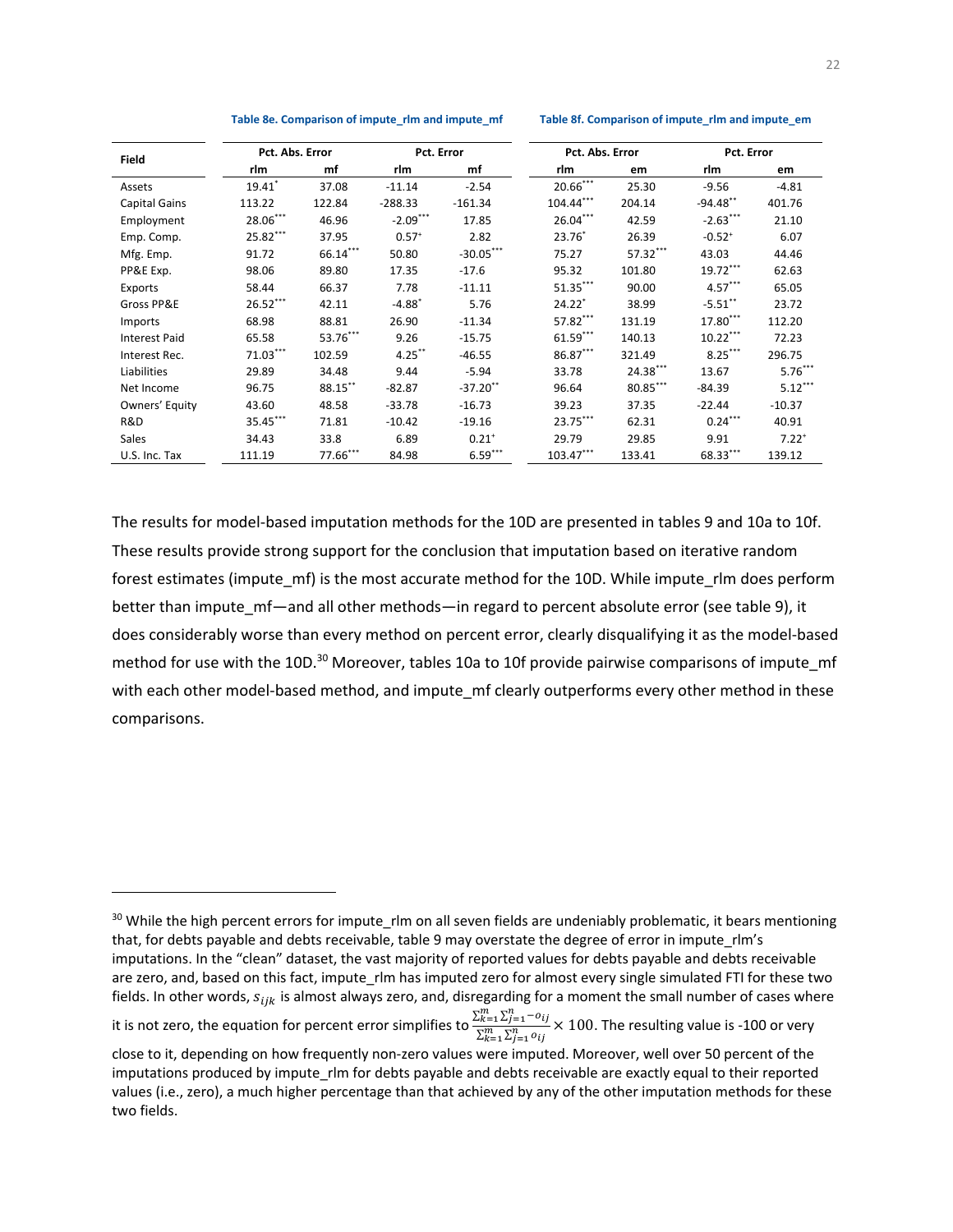| <b>Field</b>     |           | Pct. Abs. Error |           |             |           |           |           |  |  |  |  |
|------------------|-----------|-----------------|-----------|-------------|-----------|-----------|-----------|--|--|--|--|
|                  | impute_lm | impute rlm      | impute en | impute cart | impute rf | impute mf | impute em |  |  |  |  |
| Assets           | 71.32     | 56.40           | 70.78     | 76.78       | 55.13     | 69.47     | 81.79     |  |  |  |  |
| Debts Payable    | 140.69    | 100.00          | 140.43    | 145.71      | 133.54    | 135.19    | 147.06    |  |  |  |  |
| Debts Receivable | 164.48    | 100.00          | 167.39    | 166.13      | 162.78    | 166.51    | 166.63    |  |  |  |  |
| Employment       | 97.63     | 87.22           | 97.48     | 100.79      | 95.09     | 99.61     | 98.45     |  |  |  |  |
| Liabilities      | 72.99     | 69.47           | 70.31     | 81.02       | 64.66     | 69.41     | 75.80     |  |  |  |  |
| Net Income       | 103.62    | 94.43           | 102.84    | 101.20      | 97.09     | 104.63    | 101.86    |  |  |  |  |
| <b>Sales</b>     | 91.54     | 79.29           | 87.45     | 82.54       | 61.03     | 62.76     | 94.80     |  |  |  |  |
|                  |           |                 |           |             |           |           |           |  |  |  |  |
|                  |           |                 |           | Pct. Error  |           |           |           |  |  |  |  |
| Field            | impute Im | impute rlm      | impute en | impute cart | impute rf | impute mf | impute em |  |  |  |  |
| Assets           | 2.37      | $-21.05$        | 2.44      | $-17.35$    | 2.89      | 2.16      | 1.30      |  |  |  |  |
| Debts Payable    | 0.31      | $-99.97$        | $-0.21$   | $-6.02$     | $-3.93$   | 7.77      | $-6.00$   |  |  |  |  |
| Debts Receivable | $-5.45$   | $-99.99$        | $-1.63$   | $-7.54$     | $-0.72$   | 13.55     | $-4.56$   |  |  |  |  |
| Employment       | $-15.67$  | $-62.92$        | $-15.87$  | $-12.75$    | $-11.45$  | 5.41      | $-15.03$  |  |  |  |  |
| Liabilities      | $-0.46$   | $-24.03$        | $-1.34$   | $-5.43$     | $-1.98$   | 3.92      | $-1.46$   |  |  |  |  |
| Net Income       | $-17.83$  | 61.71           | 15.85     | $-69.11$    | $-12.75$  | 23.10     | $-15.01$  |  |  |  |  |
| Sales            | 4.45      | $-31.11$        | 3.35      | 0.32        | $-0.54$   | 0.78      | 8.34      |  |  |  |  |
| Pct. Imputed     | 72.87     | 76.44           | 69.38     | 100.00      | 52.68     | 97.01     | 93.08     |  |  |  |  |

## **Table 9. Comparison of Model-Based Imputation Methods for the BE-10D**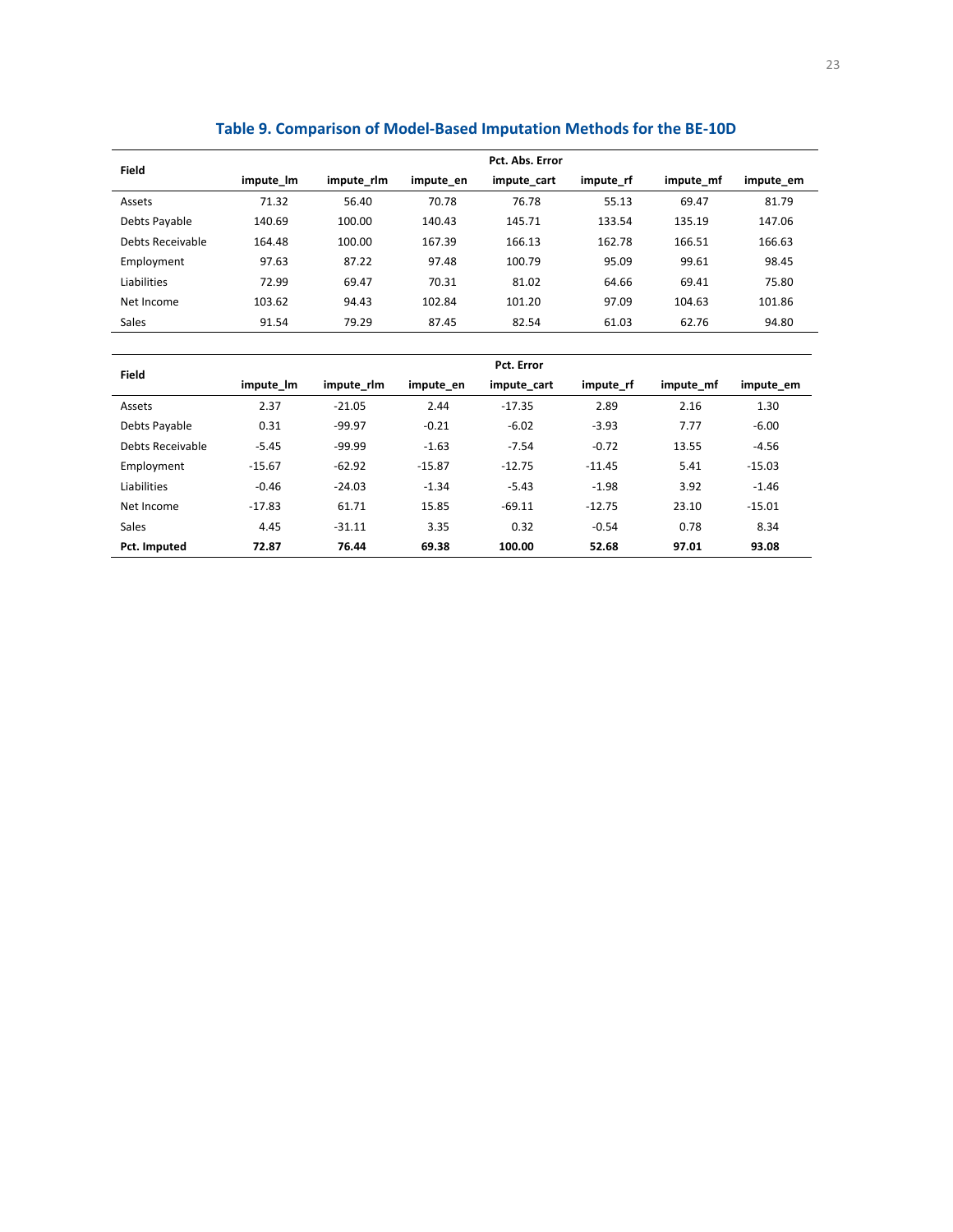## **Tables 10a-10f. Pairwise Comparisons of Model-Based Imputation Methods for the BE-10D**

**Table 10a. Comparison of impute\_mf and impute\_lm Table 10b. Comparison of impute\_mf and impute\_rlm** 

| <b>Field</b>  | Pct. Abs. Error |        | Pct. Error            |            | Pct. Abs. Error |              | Pct. Error  |           |
|---------------|-----------------|--------|-----------------------|------------|-----------------|--------------|-------------|-----------|
|               | mf              | Im     | mf                    | lm         | mf              | rlm          | mf          | rlm       |
| Assets        | 54.93***        | 71.32  | $1.33*$               | 2.37       | 54.77***        | 56.40        | $1.44***$   | $-21.05$  |
| Debts Payable | 133.70***       | 140.69 | 6.65                  | $0.31^{+}$ | 134.62          | $100.00$ *** | $7.65***$   | $-99.97$  |
| Debts Rec.    | 165.55          | 164.48 | 12.54                 | $-5.45$    | 165.10          | $100.00$ *** | $12.15***$  | $-100.00$ |
| Employment    | 99.29           | 97.63  | $5.24***$             | $-15.67$   | 98.99           | $87.22***$   | $5.13***$   | $-62.92$  |
| Liabilities   | 63.30***        | 72.99  | 2.10                  | $-0.46$    | 63.32***        | 69.47        | $2.08***$   | $-24.03$  |
| Net Income    | 98.08***        | 103.62 | $-6.61$               | $-17.83$   | 98.08           | 94.43***     | $-6.61'$    | 61.71     |
| <b>Sales</b>  | $59.25***$      | 91.54  | $-1.89$ <sup>**</sup> | 4.45       | $59.03***$      | 79.29        | $-1.86$ *** | $-31.11$  |

**Table 10c. Comparison of impute\_mf and impute\_en Table 10d. Comparison of impute\_mf and impute\_cart** 

| <b>Field</b>  | Pct. Abs. Error |         | Pct. Error |                      | Pct. Abs. Error |             | Pct. Error          |          |
|---------------|-----------------|---------|------------|----------------------|-----------------|-------------|---------------------|----------|
|               | mf              | en      | mf         | en                   | mf              | cart        | mf                  | cart     |
| Assets        | 54.66***        | 70.78   | $1.40***$  | 2.44                 | 69.47***        | 76.83       | $2.16***$           | $-16.86$ |
| Debts Payable | 133.21***       | 140.43  | 5.99       | $-0.21$ <sup>+</sup> | 135.19***       | 142.32      | 7.77                | $-9.48$  |
| Debts Rec.    | $160.22***$     | 167.39  | 6.51       | $-1.63$              | 166.51          | 164.52      | 13.55               | $-9.17$  |
| Employment    | 99.38           | 97.48** | $5.23***$  | $-15.87$             | 99.61           | 100.46      | $5.41$ <sup>*</sup> | $-13.09$ |
| Liabilities   | 63.26***        | 70.31   | 2.09       | $-1.34$              | 69.41***        | 81.02       | $3.92^{+}$          | $-5.43$  |
| Net Income    | 97.59***        | 102.84  | $-2.91$    | 15.85                | 104.63          | $101.20***$ | $23.10^*$           | $-69.11$ |
| <b>Sales</b>  | 59.23***        | 87.45   | $-1.89"$   | 3.35                 | 62.76***        | 79.92       | 0.78                | $-2.29$  |

**Table 10e. Comparison of impute\_mf and impute\_rf Table 10f. Comparison of impute\_mf and impute\_em** 

| <b>Field</b>  | Pct. Abs. Error<br>Pct. Error |          |            |          |           | Pct. Abs. Error | Pct. Error |          |
|---------------|-------------------------------|----------|------------|----------|-----------|-----------------|------------|----------|
|               | mf                            | rf       | mf         | rf       | mf        | em              | mf         | em       |
| Assets        | 53.64***                      | 55.26    | 2.11       | 2.93     | 69.47***  | 82.31           | 2.16       | 1.40     |
| Debts Payable | 133.11                        | 133.41   | 5.29       | $-4.08$  | 135.19*** | 144.16          | 7.77       | $-4.70$  |
| Debts Rec.    | 159.86+                       | 162.46   | 6.18       | $-1.05$  | 166.51    | 165.42          | 13.55      | $-5.24$  |
| Employment    | 98.44                         | 94.99*** | $4.87^{+}$ | $-11.56$ | 99.61     | 97.85           | $5.41$ **  | $-15.61$ |
| Liabilities   | 58.73***                      | 64.66    | $-0.77$    | $-1.98$  | 69.40***  | 75.80           | 3.77       | $-1.46$  |
| Net Income    | 97.45                         | 97.09    | $-5.76$    | $-12.75$ | 104.63    | 101.86***       | 23.10      | $-15.01$ |
| <b>Sales</b>  | 53.90***                      | 61.03    | $-2.11$    | $-0.54$  | 62.71***  | 90.67           | $1.10***$  | 4.32     |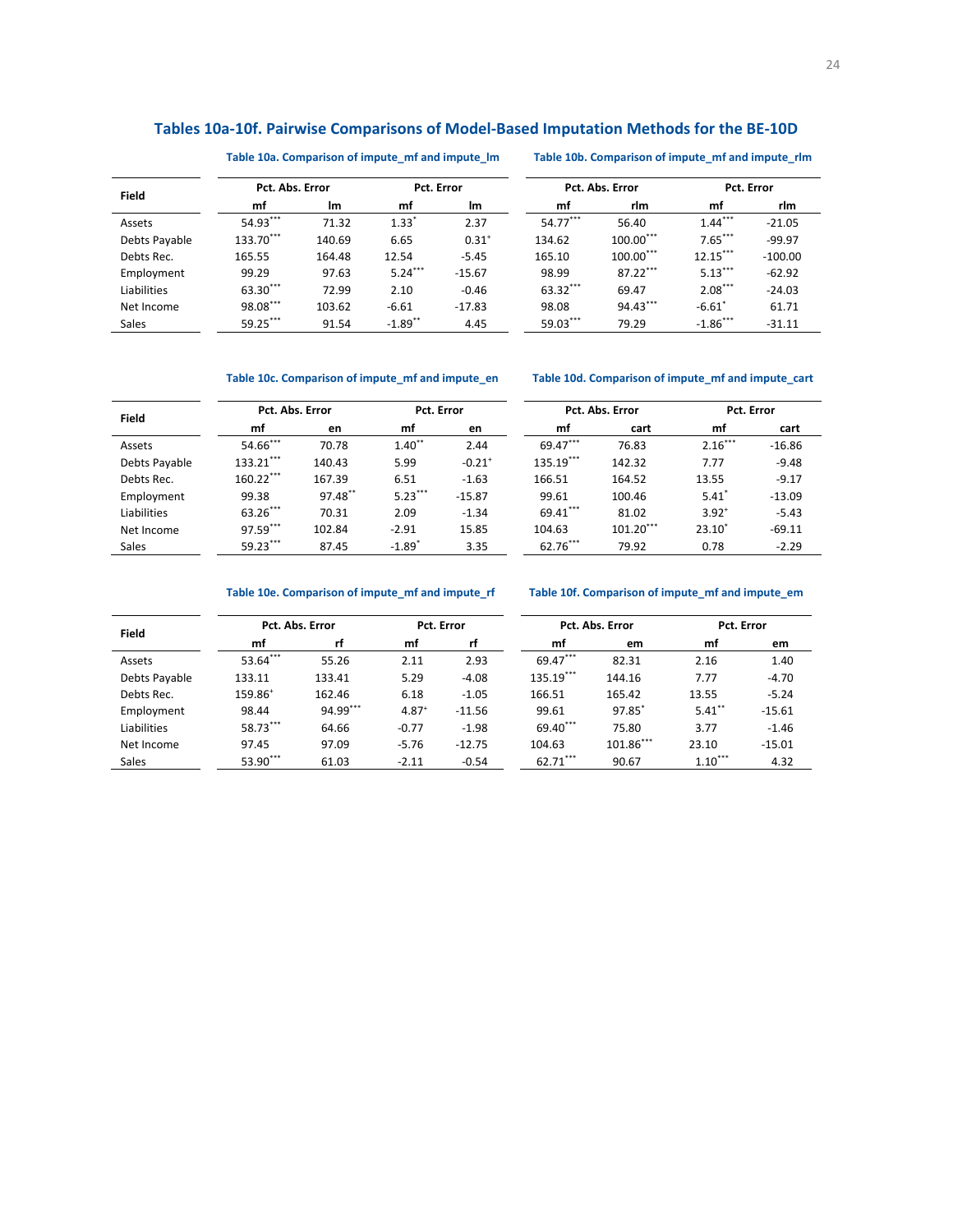# **5. Comparison of Banff and Simputation-Based Auto-Editing Systems**

Based on the results in the preceding section, complete Simputation-based auto-editing systems were created for both the BE-10D and 15B. The former combines iterative random forest estimates (impute\_mf) and predictive mean matching (impute\_pmm), and the latter is a combination of the *k*-nearest neighbor (impute\_knn) and robust linear model (impute\_rlm) imputation methods. In this section, these Simputationbased auto-editing systems are compared using the simulation framework to the previously developed Banff auto-editing systems for the 10D and 15B. Recall that to avoid an overfitting bias, the datasets used for the simulation runs in this section (2014 data for both forms) are different from the datasets used to select imputation methods in the previous section (2015 data for the 15B and 2019 data for the 10D).

Tables 11 and 12 present pairwise comparisons of the complete Banff and Simputation-based autoediting systems for the 15B and 10D, respectively, based only on the results for simulated FTIs imputed by both systems.<sup>31</sup> The results for the 15B are mixed, but overall the Banff-based system performed somewhat better than the Simputation-based system. Banff produced more accurate imputations for seven of the seventeen fields according to one or both of the error measures, while Simputation produced more accurate imputations for six of the fields.

| Field                | Pct. Abs. Error    |              | Pct. Error           |              |
|----------------------|--------------------|--------------|----------------------|--------------|
|                      | <b>Simputation</b> | <b>Banff</b> | <b>Simputation</b>   | <b>Banff</b> |
| Assets               | 31.00              | $14.26***$   | $-16.81$             | $-6.67***$   |
| Capital Gains        | 119.35***          | 292.93       | $-119.38$            | 15.88        |
| Employment           | 93.36              | 38.78        | 67.42                | $-3.52^{+}$  |
| Emp. Comp.           | 24.78***           | 39.70        | $-7.16***$           | $-17.11$     |
| Mfg. Emp.            | 52.87              | 42.30***     | $-17.52$             | $-19.47$     |
| PP&E Exp.            | 79.72              | 74.76        | $-7.17$              | $-13.79$     |
| Exports              | 54.10**            | 58.28        | $-12.63$             | $-1.05$ **   |
| Gross PP&E           | 44.50              | 36.30        | 25.96                | $-16.85$     |
| Imports              | 71.27***           | 89.34        | $13.14***$           | 47.90        |
| <b>Interest Paid</b> | $61.13***$         | 83.88        | 13.65***             | 36.37        |
| Interest Rec.        | 56.08              | 50.07        | 2.03                 | 4.57         |
| Liabilities          | 24.58              | 17.19        | 4.00                 | 8.03         |
| Net Income           | 94.98              | $81.12^{+}$  | $-87.20$             | $-50.59$ **  |
| Owners' Equity       | 38.14              | 35.86        | $-7.18$ <sup>*</sup> | $-33.28$     |
| R&D                  | 36.60              | $26.90+$     | $-23.09$             | $5.97**$     |
| Sales                | 28.69***           | 40.28        | 7.41                 | $-6.56$      |
| U.S. Inc. Tax        | 100.95             | 100.13       | 57.00                | $-27.47***$  |

#### **Table 11. Pairwise Comparison of Banff and Simputation for the BE-15B**

 $31$  Separate tables with the "complete" results are not presented in this section. By design, the auto-editing systems impute a very high proportion of FTIs. As a result, the differences between the "complete" results and the results using only items imputed by both auto-editing systems are minimal, and little additional analytical leverage can be gained by also including an examination of the "complete" results.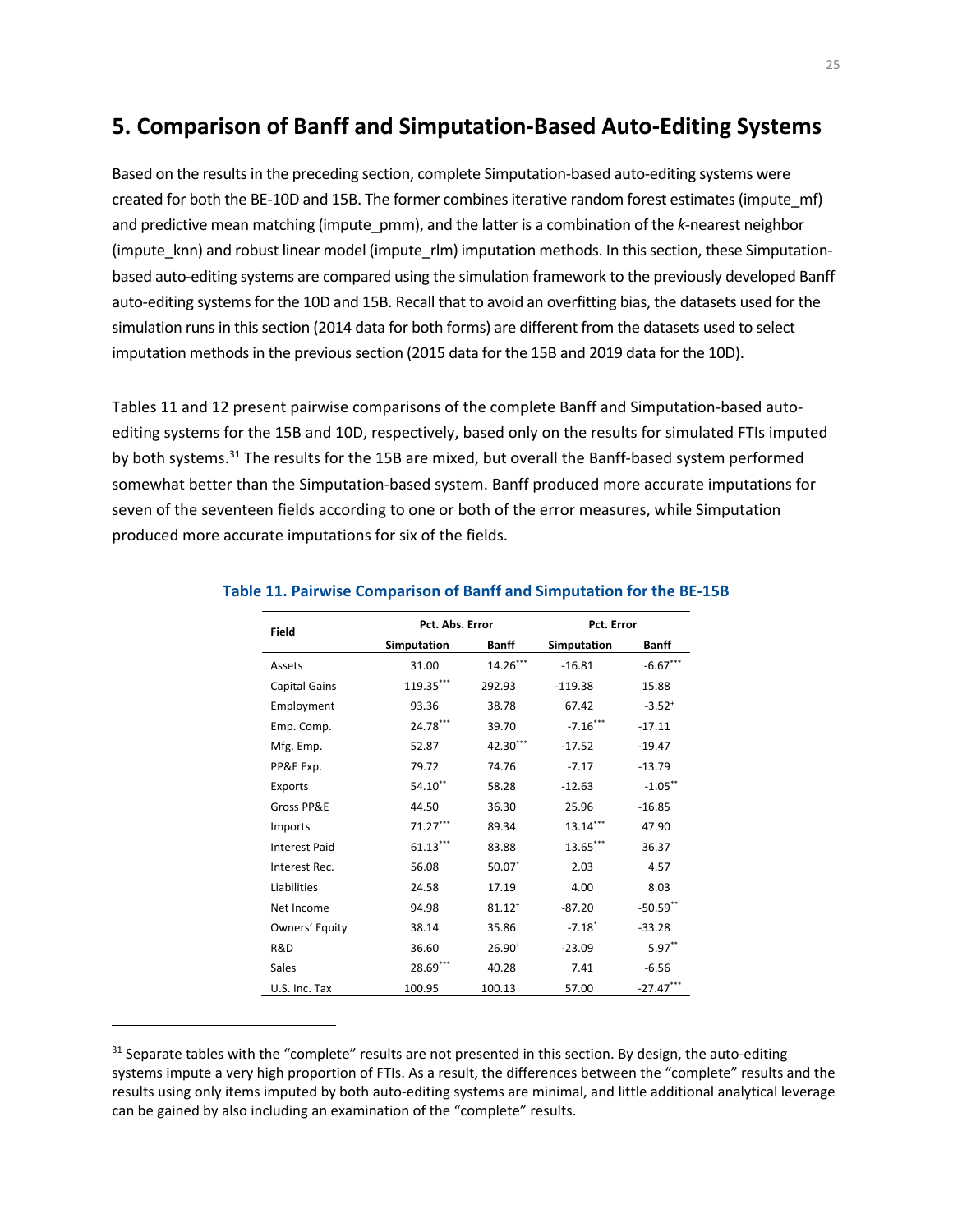In contrast, there is little ambiguity about the results for the 10D in table 12. Simputation clearly outperforms Banff on every field except for one, and that field, debts receivable, is essentially a tie as neither auto-editing system has an error statistic that is statistically significantly lower on either measure of error. The superior performance of the Simputation-based system on assets, liabilities, and sales is especially striking.

| Field            | Pct. Abs. Error |        | Pct. Error         |          |  |  |
|------------------|-----------------|--------|--------------------|----------|--|--|
|                  | Simputation     | Banff  | <b>Simputation</b> | Banff    |  |  |
| Assets           | 68.19***        | 117.76 | $3.62***$          | 4.22     |  |  |
| Debts Payable    | 112.65***       | 119.95 | $-0.04***$         | $-13.41$ |  |  |
| Debts Receivable | 164.05          | 164.52 | 11.28              | $-6.91$  |  |  |
| Employment       | $99.30***$      | 103.94 | $5.46*$            | $-9.42$  |  |  |
| Liabilities      | 66.49***        | 118.42 | $2.12***$          | 5.66     |  |  |
| Net Income       | 101.58***       | 123.86 | 21.69              | 22.40    |  |  |
| Sales            | $61.85***$      | 81.86  | $1.74***$          | $-12.28$ |  |  |

**Table 12. Pairwise Comparison of Banff and Simputation for the BE-10D** 

 consideration for any additional forms that BEA decides to auto-edit. Taken together, the results in tables 11 and 12 indicate that Simputation, in combination with other R packages from Statistics Netherlands, does offer a viable alternative to Banff. Banff did perform somewhat better than Simputation on the 15B. However, Simputation did no worse or better than Banff on ten of the seventeen fields subject to auto-editing on the 15B—six fields on which at least one of its errors was statistically significantly lower plus four on which neither method clearly outperformed the other—and Simputation produced imputations for the 10D that were generally far superior to those produced by Banff. Given these results, it seems clear that both software packages should be under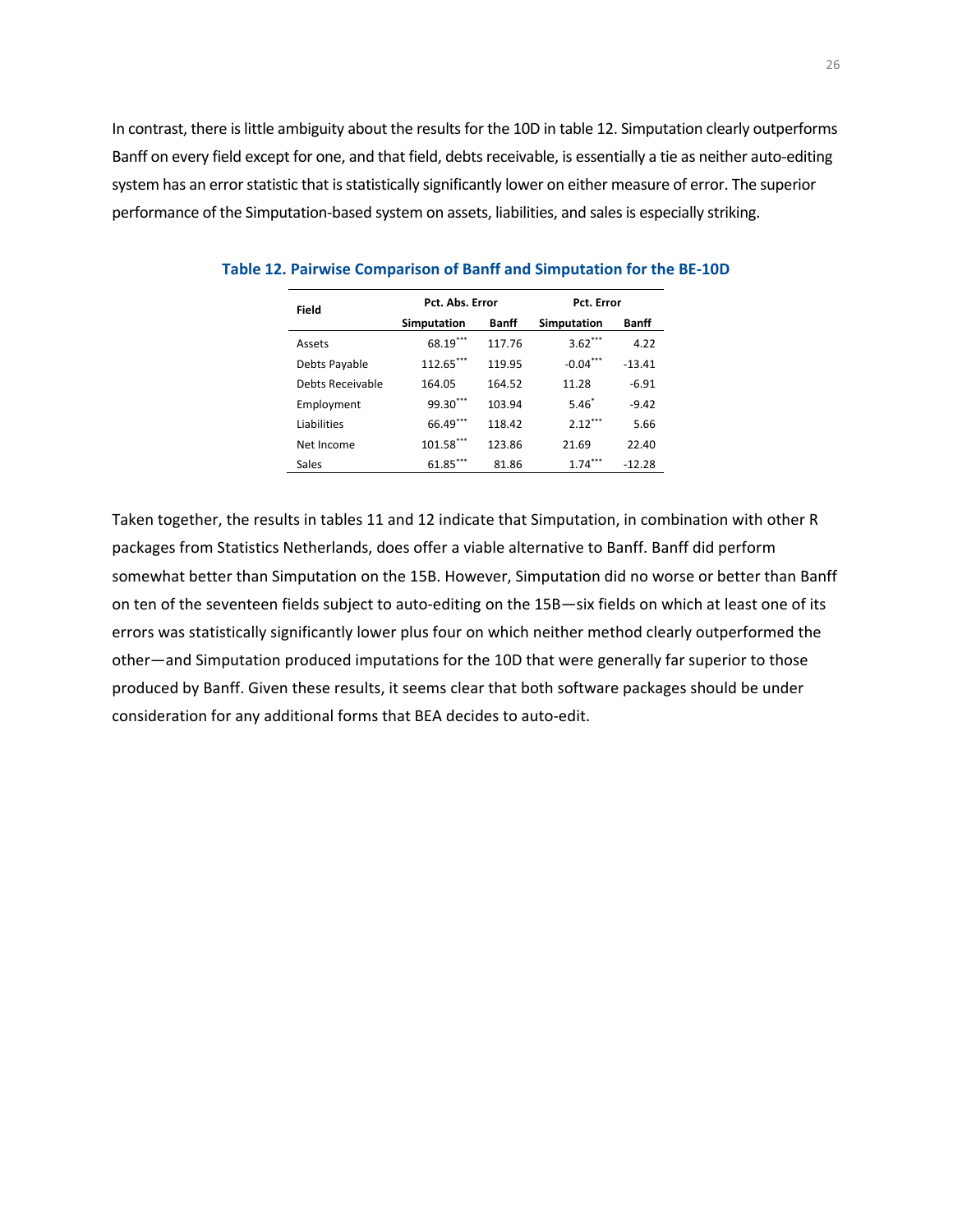# **6. Conclusion**

BEA relies on auto-editing programs to help process its multinational enterprise surveys, which are used to produce widely used statistics on U.S. direct investment abroad and foreign direct investment in the United States. All auto-editing systems in use at BEA were, until recently, built around the Banff system for data editing and imputation. To enhance its flexibility, BEA has explored the feasibility of building auto-editing systems around a set of R packages created by analysts at Statistics Netherlands. This paper has examined an issue that is of central importance to whether these R packages offer a suitable alternative to Banff: can they—and in particular can the Simputation package—produce imputations that are, on average, as accurate as those produced by Banff? This question was addressed by first creating Simputation-based auto-editing systems for two of BEA's MNE survey forms, the BE-10D and the BE-15B, and then comparing the accuracy of their imputations to those produced by Banff using a simulation-based framework.

In one sense, the results of this analysis were mixed, as Simputation produced imputations for the 15B that were slightly less accurate than Banff's and generated imputations for the 10D that were significantly more accurate than Banff's. These results clearly show that neither software option is universally superior to the other. From another point of view, though, the results are a triumph for Simputation since they show that it has the potential to produce imputations that are as accurate or even more accurate than Banff. Indeed, the results unquestionably show that in the future BEA should consider both Banff and the Statistics Netherlands packages when developing new auto-editing systems.

It is likely that which of these two software options is best for a given form will depend on the characteristics of the form in question. Banff is likely to perform well relative to Simputation when the form being auto-edited has, as the 15B does, a large number of edits that identify relationships between fields on the form. Proc DonorImpute is able to use the information in these edits to identify matching fields, while Simputation's donor imputation methods do not have that capability. Moreover, recall that in section 4 impute\_rlm outperformed impute\_lm on the 15B and that impute\_lm is effectively the same procedure as Proc Estimator. Since Banff still produced imputations that were overall somewhat more accurate than those produced by Simputation for the 15B, its advantage over Simputation likely came from Proc DonorImpute and this advantage was likely due to the information encoded in the edits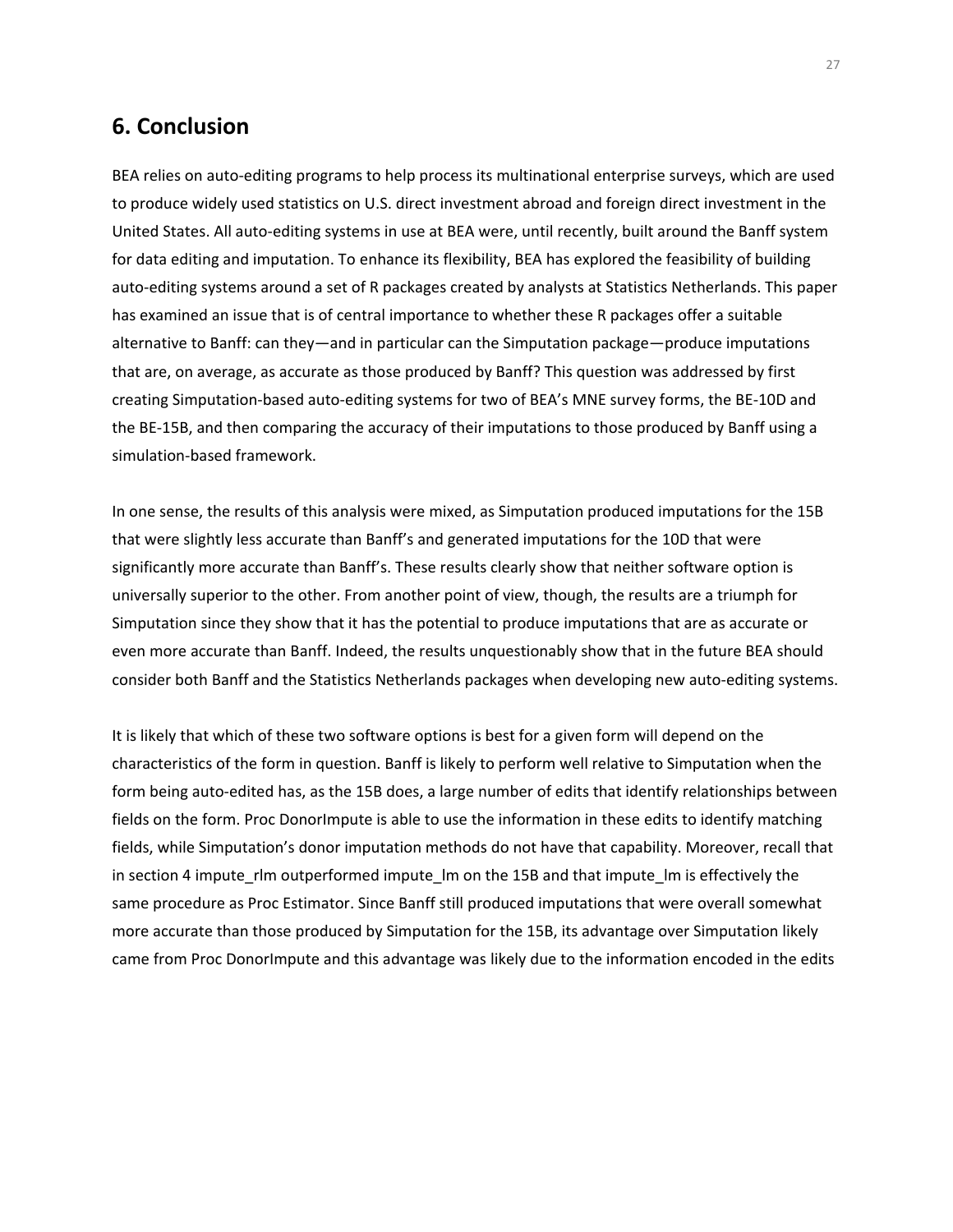regarding how to match donors and recipients.<sup>32</sup> However, when the edits do not specify extensive interrelationships among fields, as is the case for the 10D, Simputation may have the advantage since it offers a much wider variety of imputation methods to choose from than does Banff.

A limitation of this study is that it was not able to examine all possible ways of setting up auto-editing systems based on Banff and Simputation. The possible ways of selecting, ordering, and calibrating the imputation procedures for a given form are virtually limitless with both Banff and Simputation. These software packages provide menus of possible imputation procedures, and it is up to the analyst to decide which to use, the order in which to use them, and how to customize each one that is used. As a result, there is a necessary degree of uncertainty in any search for an optimal set of imputation procedures. This study sought to reduce this uncertainty by limiting its search to the single best modelbased method and the single best donor method available in Simputation and by taking a highly systematic approach, using a simulation-based framework, to the comparison of potential model-based and donor imputation methods. The resulting Simputation-based auto-editing systems for the 15B and 10D are not guaranteed to be the best possible, but the rigorousness of their development (as well as of Banff-based systems previously developed) should ensure that the comparisons of Simputation and Banff in section 5 are meaningful and useful.

 $32$  An objection to this conclusion could be raised on the grounds that the superior performance of impute rlm visà-vis impute\_lm in section 4 might have been due to idiosyncrasies of the 2015 data and that the impute\_rlmimpute Im comparison might have turned out differently with the 2014 BE-15B data. In this scenario, the superior performance of Banff relative to Simputation in section 5 would be due, partly or entirely, to Proc Estimator since Proc Estimator and impute\_lm are equivalent. To address this potential concern, a comparison of impute\_rlm and impute\_lm using 2014 data was conducted using the same procedures as with the 2015 data reported in section 4, and the results obtained were essentially the same as those in section 4. In other words, the superior performance of impute rlm relative to impute Im holds with the 2014 data, which strengthens the conclusion that Banff's superior performance relative to Simputation in section 5 is due to Proc DonorImpute, and particularly to the advantage the large number of edits for the 15B provide to Proc DonorImpute.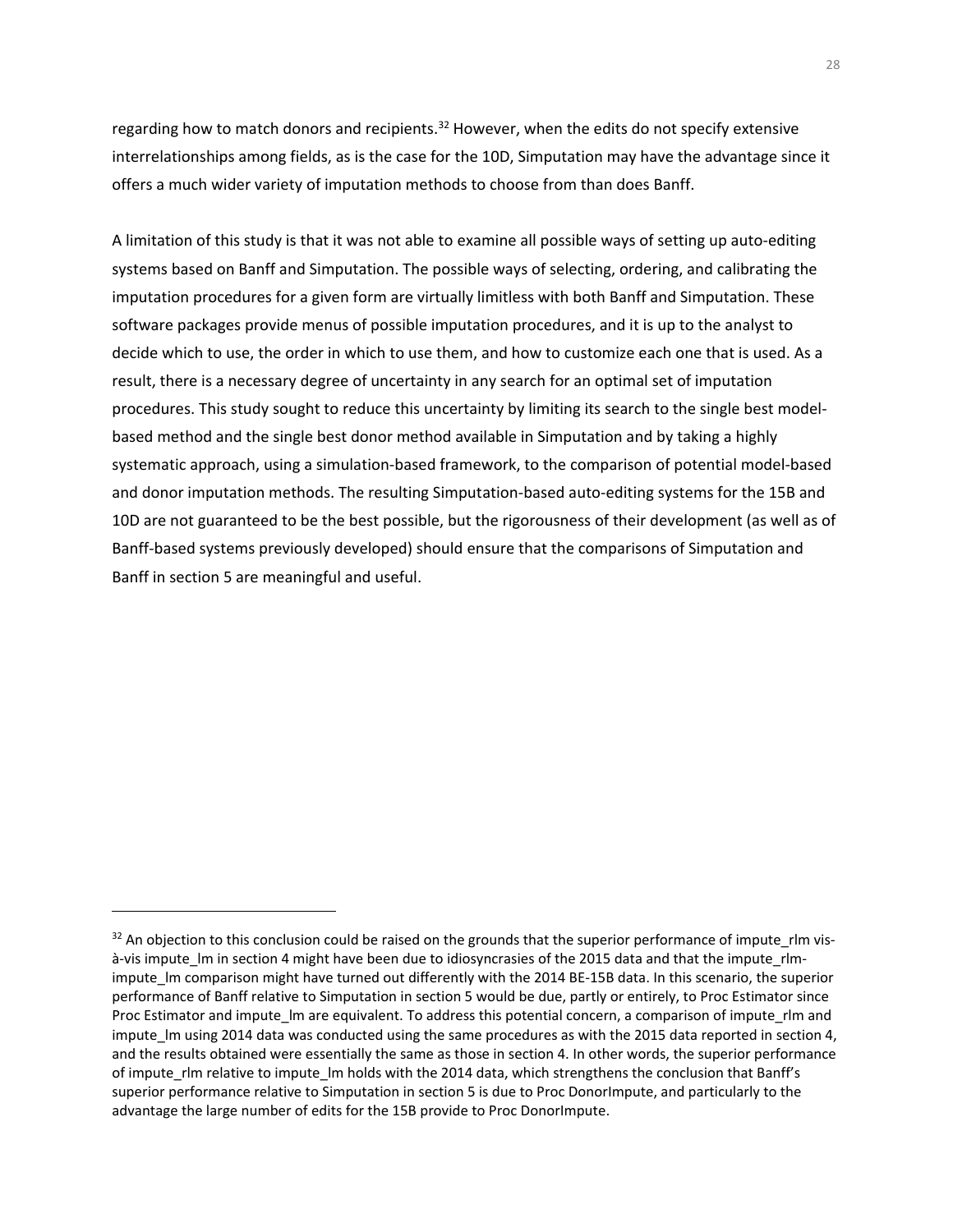# **References**

Banff Support Team. 2017. *Functional Description of the Banff System for Edit and Imputation*. Version 2.07. Statistics Canada, Ontario.

Barboza, W. and Turner, K. 2011. "Utilizing Automated Statistical Edit Changes in Significance Editing." National Agricultural Statistics Service, Joint Statistical Meetings.

Beaumont J.F. and Bocci, C. 2009. "Variance Estimation When Donor Imputation is Used to Fill in Missing Values." *The Canadian Journal of Statistics,* 37(3): 400-–416.

Bianchi, G., R. Filippini, R.M. Lipsi, A. Pezone, F. Scalfati. 2020. "An Overview of the Editing and Imputation Process of the 2018 Italian Permanent Census." Paper presented at the *Conference of European Statisticians, Work Session on Statistical Data Editing*, Geneva, Switzerland, April 15–17.

Dempster, Arthur P., Nan M. Laird, and Donald B. Rubin. 1977. "Maximum Likelihood from Incomplete Data Via the EM Algorithm." Journal of the Royal Statistical Society, Series B (Methodological): 1–38.

Di Zio, Marco, Ugo Guarnera, Orietta Luzi, and Antonia Manzari. 2006. "Evaluating the Quality of Editing and Imputation: The Simulation Approach." In *Statistical Data Editing, Vol. 3: Impact on Data Quality*, pp. 44–59. New York: United Nations.

Dorinski, Suzanne M. 1998. "Imputation Methods in the Sample Survey of Law Enforcement Agencies." Bureau of the Census. Washington, D.C.

Dorinski, Suzanne M., Rita J. Petroni, Michael Ikeda, and Rajendra P. Singh. 1996. "Comparison and Evaluation of Alternative ICM Imputation Methods." Washington, D.C.: Bureau of the Census.

De Waal, Ton, Jeroen Pannekoek, Sander Scholtus. 2011. *Handbook of Statistical Data Editing and Imputation*. Hoboken, NJ: John Wiley & Sons, Inc.

Fellegi, I.P. and Holt D. 1976. "A systematic approach to automatic edit and imputation." *Journal of the American Statistical Association*, 71(353): 17–35.

Giles, Philip and Charles Patrick. 1986. "Imputation Options in a Generalized Edit and Imputation System." *Survey Methodology* 12(1): 49–60.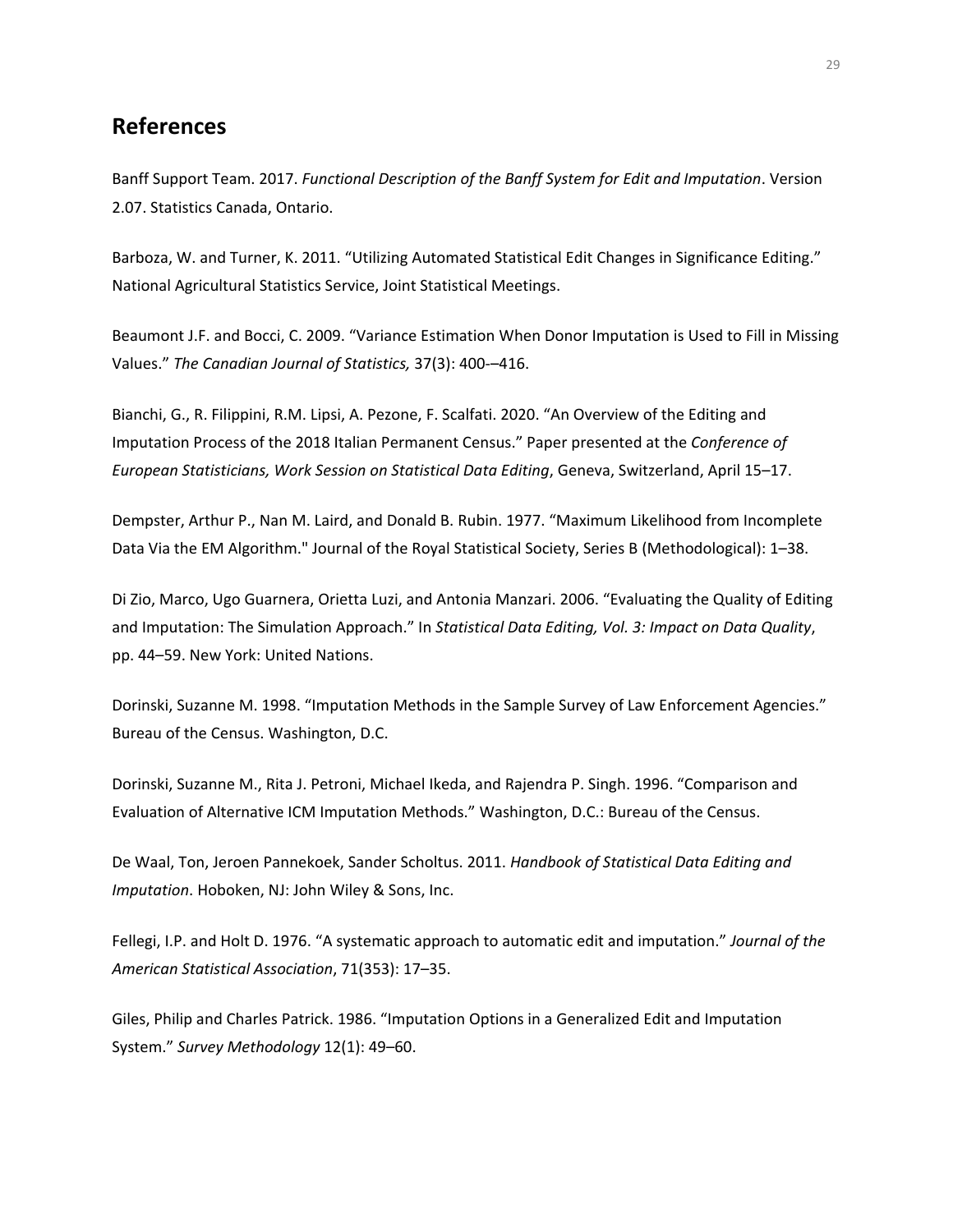Gray, Darren. 2018. "The Evolution of Banff in the Context of Modernization." Paper presented at the *Conference of European Statisticians, Work Session on Statistical Data Editing*, Neuchatel, Switzerland, September 18–20.

Gray, Darren. 2020. "Evaluating Imputation Methods Using ImpACT: First Case Study." Paper presented at the *Conference of European Statisticians, Work Session on Statistical Data Editing*, Geneva, Switzerland, April 15–17.

Huber, Peter J. 1981. *Robust Statistics*. Berlin: Springer, 1248–1251.

Johanson, J.M. 2012. "Banff Automated Edit and Imputation on a Hog Survey." National Agricultural Statistics Service, American Statistical Association.

Kovar, J., P Whitridge, and J. MacMillan. 1988. "Generalized Edit and Imputation System for Economic Surveys at Statistics Canada." Ottawa: Statistics Canada.

Kozak, Robert. 2005. "The Banff System for Automated Editing and Imputation." SSC Annual Meeting, Proceedings of the Survey Methods Section.

Lange, Kerstin. 2020. "Automation of E&I Processes." Paper presented at the *Conference of European Statisticians, Work Session on Statistical Data Editing*, Geneva, Switzerland, April 15–17.

Mohl, C. 2007. "The Continuing Evolution of Generalized Systems at Statistics Canada for Business Survey Processing." In *Proceedings of the Third International Conference on Establishment Surveys*  (ICESIII) (June 18–21, 2007), American Statistical Association, 758–768.

Salvucci, Sameena, Eric Grau, Yuhong Zheng, and Julie Ingels. 2012. "Assessing the Validity of an Imputation Method Using Data from Comparable External Sources." Paper presented at the *Fourth International Conference on Establishment Surveys*. Montreal, Canada.

Scholtus, Sander. 2014. "Donor Imputation." *Handbook on Methodology of Modern Business Statistics*. Statistical Office of the European Union (EuroStat).

Scholtus, Sander, Bart Bakker, and Sam Robinson. 2017. "Evaluating the Quality of Business Survey Data Before and After Automatic Editing." Paper presented at the *Conference of European Statisticians, Work Session on Statistical Data Editing*, The Hague, Netherlands, April 24–26.